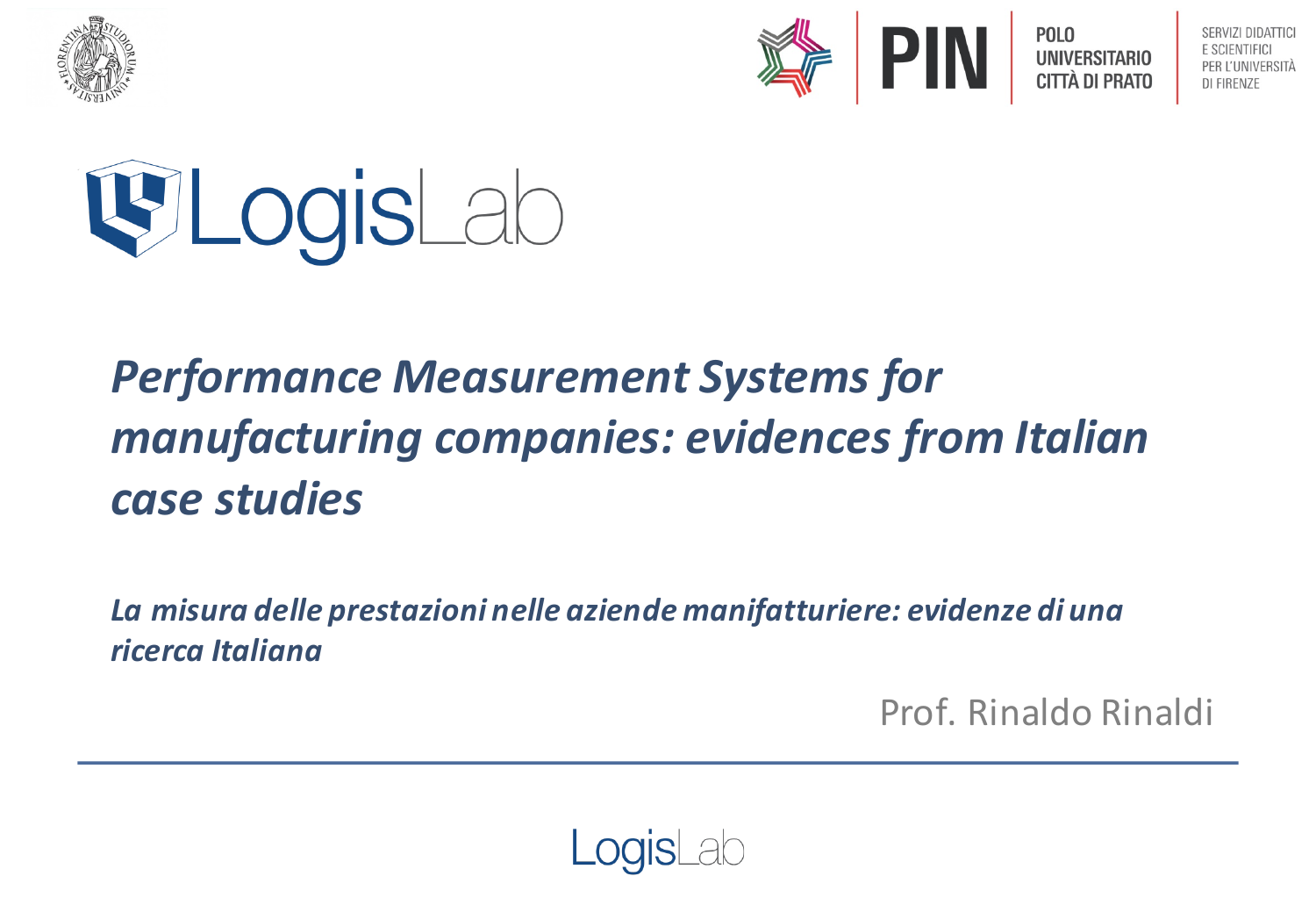### Agenda

- Introduction
- Theoretical background
- Research Questions
- Methodology
- Findings
- Conclusion and further developments

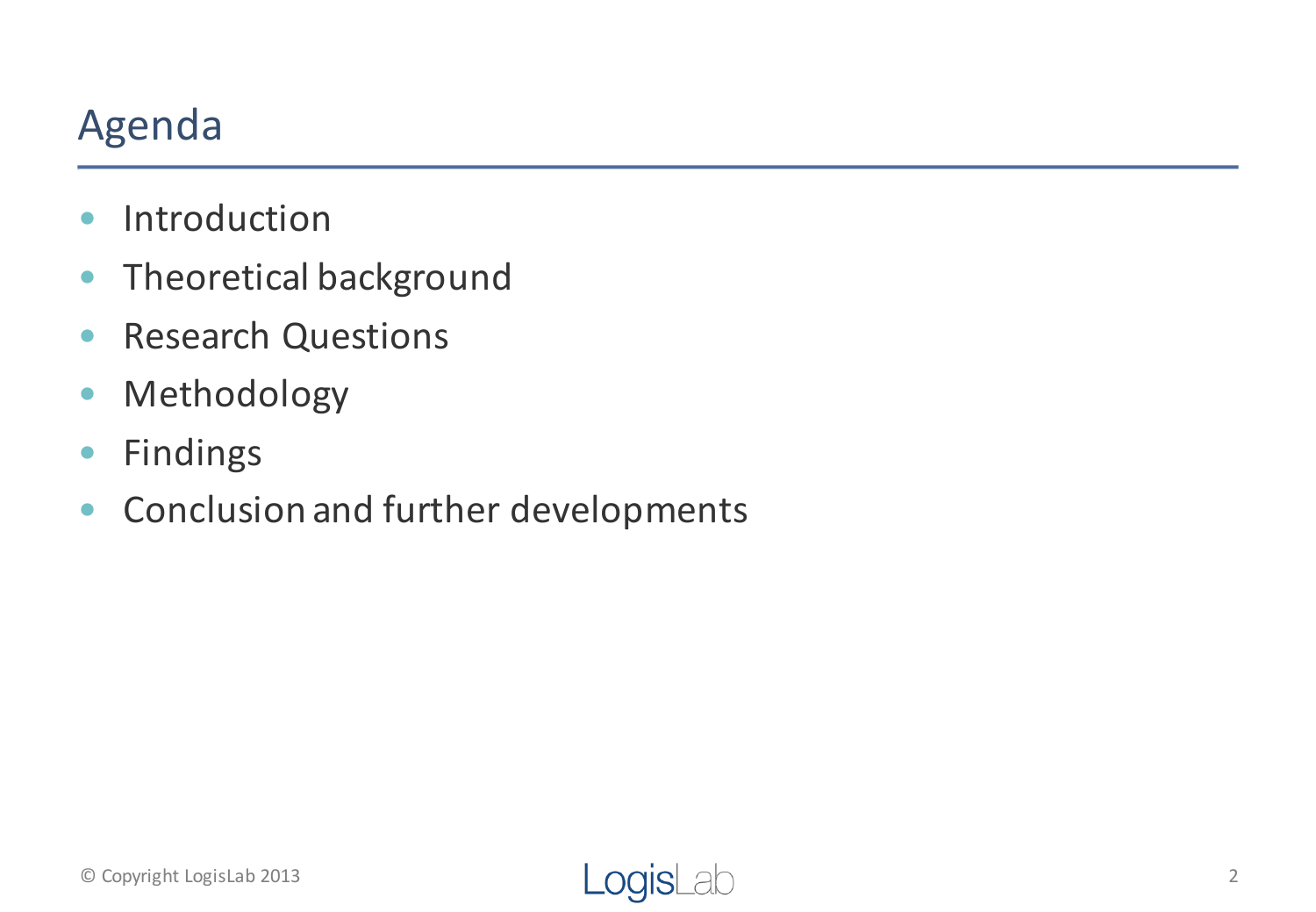### Introduction

- "You can't manage what you don't measure"
- Performance measurement is vital in strategy formulation and communication and in forming diagnostic control mechanisms by measuring actual results' (Wouters 2009).
- Gunasekaran and Kobu (2007) mention the following purposes:
	- $-$  Identifying success.
	- $-$  Identifying if customer needs are met.
	- $-$  Better understanding of processes.
	- Identifying bottlenecks, waste, problems and improvement opportunities.
	- $-$  Providing factual decisions.
	- $-$  Enabling progress.
	- Tracking progress.
	- $-$  Facilitating a more open and transparent communication and co-operation.

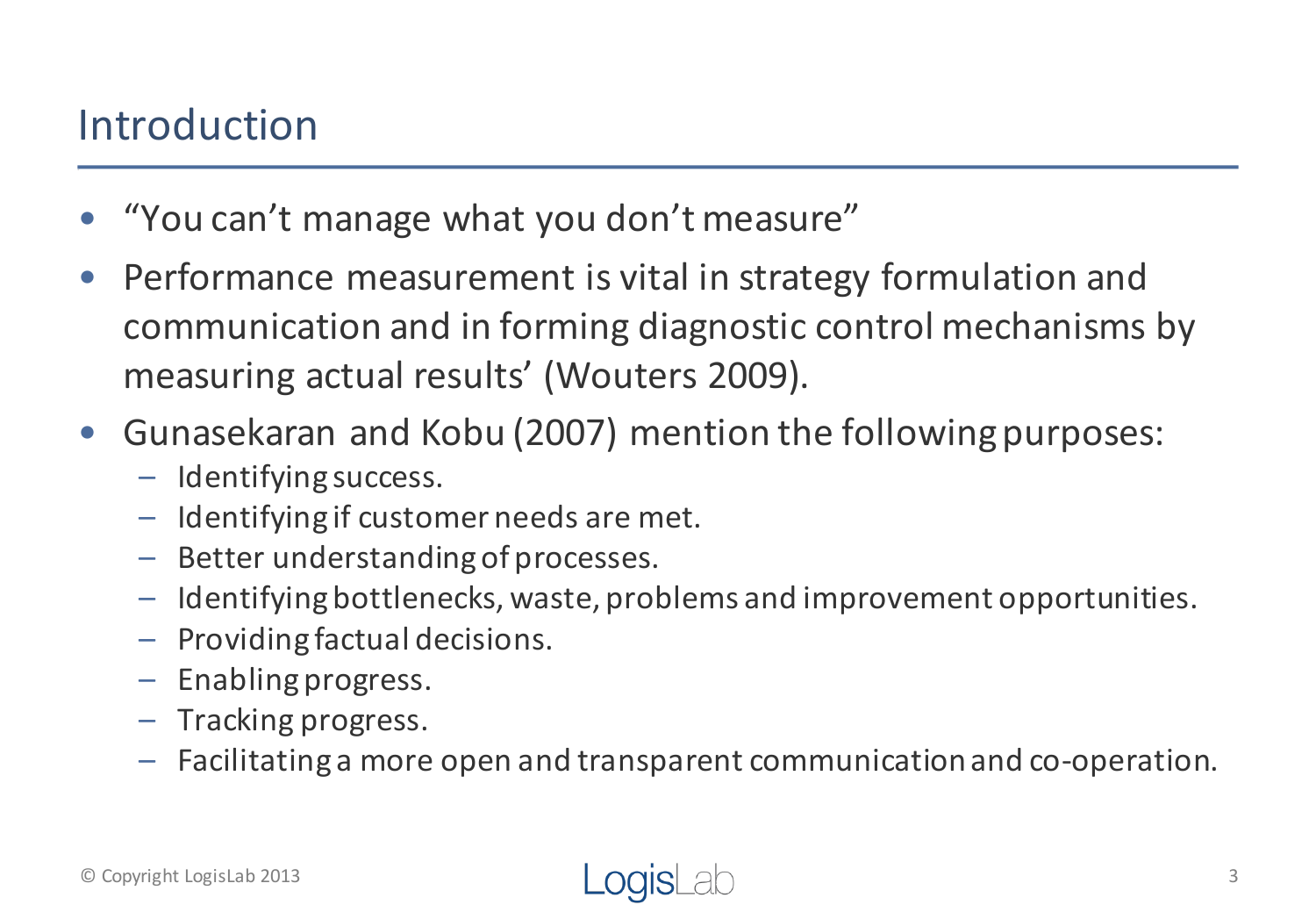### Introduction

• Companies need to improve their internal and external organization



*A firm's value chain is a reflection of its history, its strategy, its approach to implementing its strategy and the underlying economics of the activities themselves (Porter, M.)* 

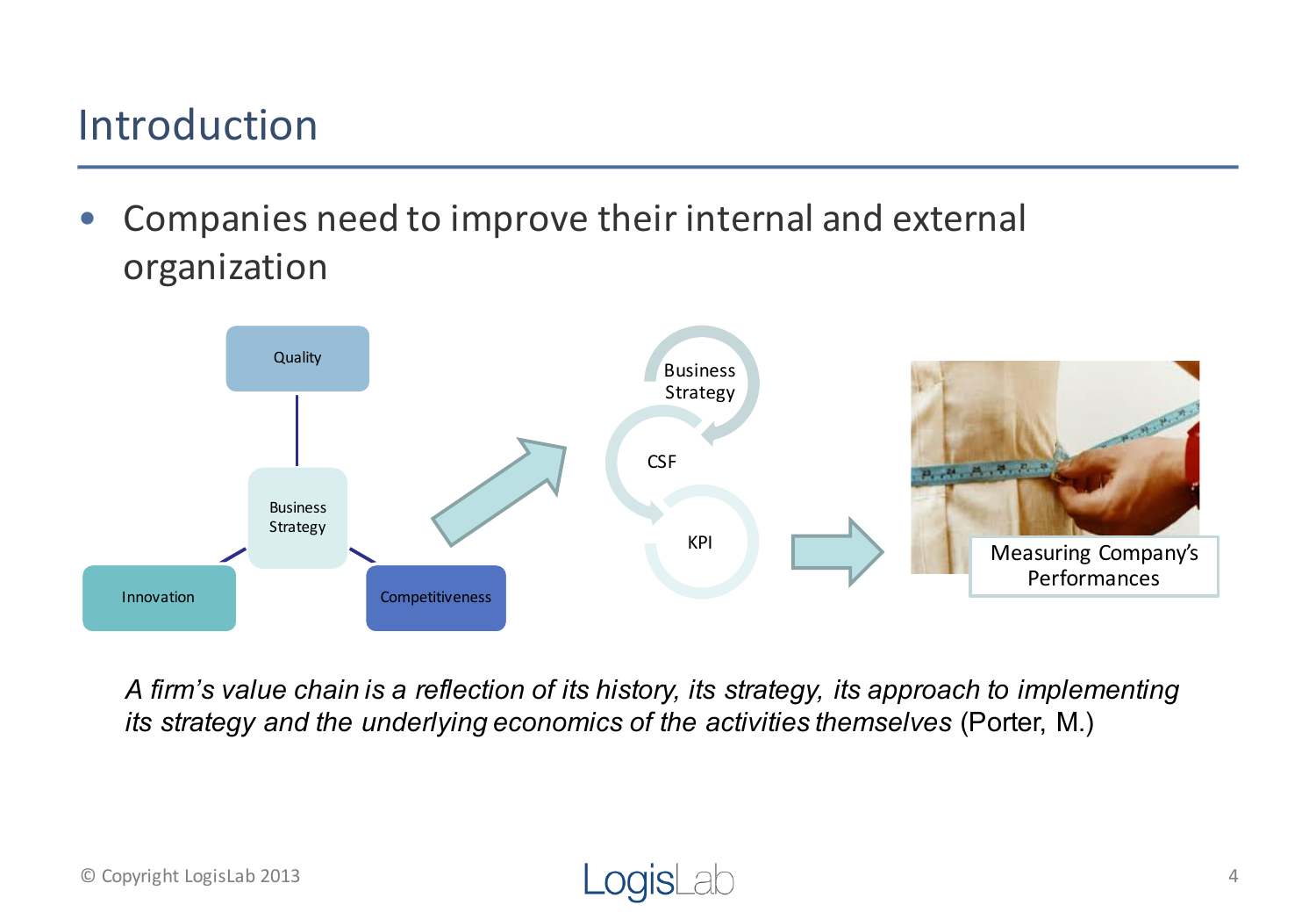• Different KPIs classifications

| Beamon, 1999                             | Cai et al., 2007                                           | Stewart, 1995<br>Gunasekaran et al., 2004<br>Shepherd and Günter, 2006 |  |  |
|------------------------------------------|------------------------------------------------------------|------------------------------------------------------------------------|--|--|
| • Resources<br>• Output<br>• Flexibility | • Innovativeness<br>• Information accuracy<br>• Timeliness | $\bullet$ Plan<br>$\bullet$ Make<br>• Source<br>• Deliver              |  |  |

Beamon, 1998

Chan, 2003

- Quantitative measures
- Qualitative measures

Bhagwat and Sharma, 2007 De Felice and Petrillo, 2013

• Balanced Scorecard

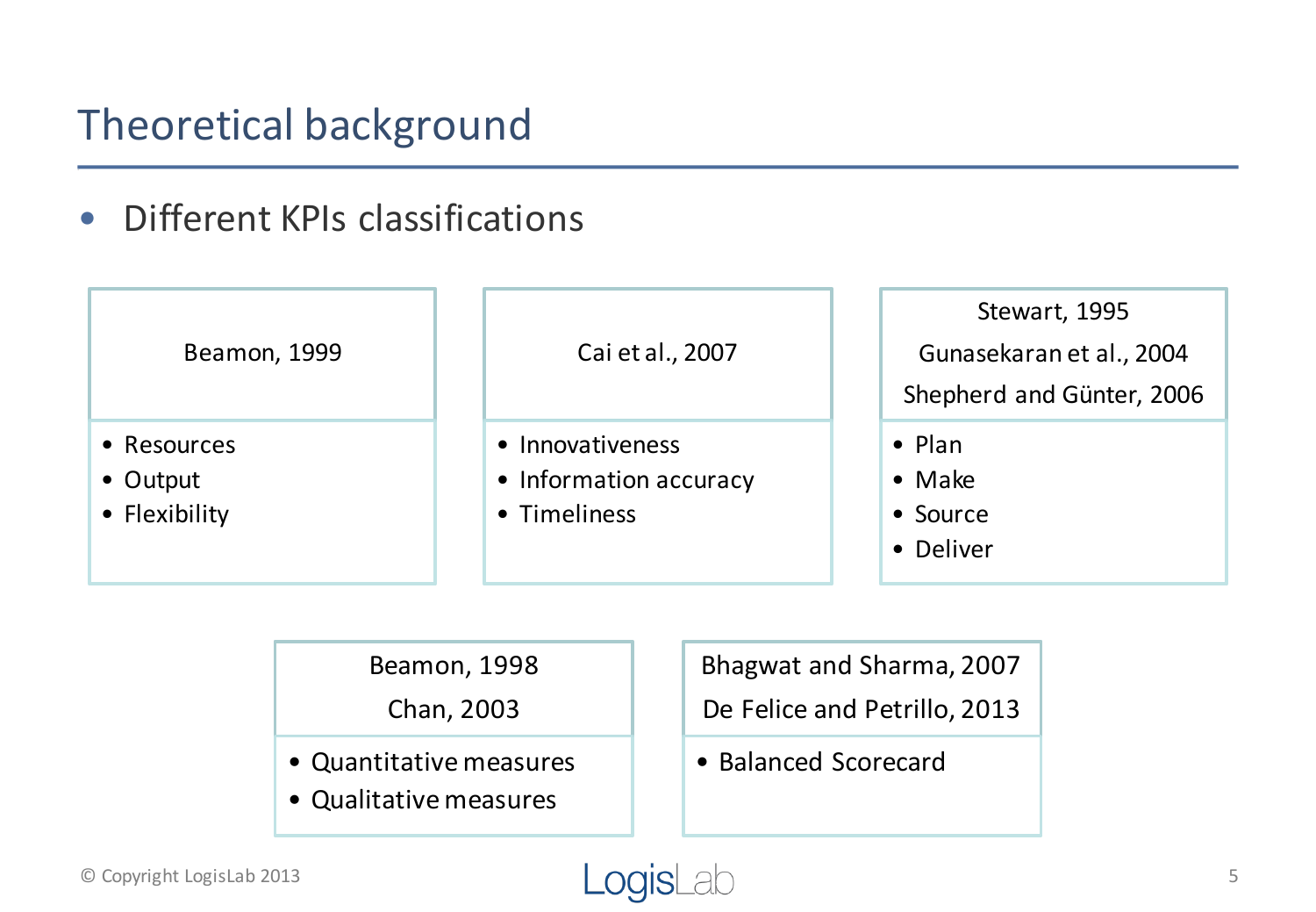| <b>Process</b>    | Performance measure                                  | <b>References</b>                                                                                                          |  |  |  |  |
|-------------------|------------------------------------------------------|----------------------------------------------------------------------------------------------------------------------------|--|--|--|--|
| <b>Sourcing</b>   | Ability to respond to demand variations              | Cai J. (2008), Gunasekaran A. et al. (2004), Shepherd C. and Gunter H. (2003), Beamon M. (1999)                            |  |  |  |  |
|                   | Extent of mutual planning cooperation with suppliers | Shepherd C. and Gunter H. (2006), Bhagwat R. (2007), Li S. et al. (2004), Kumar S. and Kumar J.<br>(2013)                  |  |  |  |  |
|                   | Satisfaction with supplier relationship              | Shepherd C. and Gunter H. (2006)                                                                                           |  |  |  |  |
|                   | Supplier delivery performance                        | Shepherd C. and Gunter H. (2006), Bhagwat R. (2007), Gunasekaran A. et al. (2004), Chan Felix T.S.<br>(2003)               |  |  |  |  |
|                   | Satisfaction with knowledge transfer with suppliers  | Shepherd C. and Gunter H. (2006), Cai J. (2008)                                                                            |  |  |  |  |
|                   | Supplier lead time                                   | Bhagwat R. (2007), Gunasekaran et al. (2004), Shepherd C. and Gunter H. (2006)                                             |  |  |  |  |
|                   | Supplier pricing against market                      | Gunasekaran A. et al. (2004)                                                                                               |  |  |  |  |
|                   | Information accuracy                                 | Shepherd C. and Gunter H. (2006), Cai J. (2008)                                                                            |  |  |  |  |
|                   | Information availability                             | Shepherd C. and Gunter H. (2006)                                                                                           |  |  |  |  |
|                   | Information timeliness                               | Shepherd C. and Gunter H. (2006), Cai J. (2008)                                                                            |  |  |  |  |
| <b>Production</b> | Total cost of resources                              | Beamon Benita M. (1999), Shepherd C. and Gunter H. (2003), Chan Felix T.S. (2003), Bhagwat R.<br>(2007), Stewart G. (1995) |  |  |  |  |
|                   | Manufacturing cost                                   | Beamon Benita M. (1999), Cai J. (2008), Shepherd C. and Gunter H. (2006)                                                   |  |  |  |  |
|                   | Manufacturing lead time                              | Beamon Benita M. (1999), Chan Felix T.S. (2003), Shepherd C. and Gunter H. (2006)                                          |  |  |  |  |
|                   | Work in process                                      | Shepherd C. and Gunter H. (2006), Beamon Benita M. (1999)                                                                  |  |  |  |  |
|                   | Number of SKU                                        | Shepherd C. and Gunter H. (2006), Gunasekaran A. et al. (2004), Bhagwat R. (2007)                                          |  |  |  |  |
|                   | Manufacturing flexibility                            | Cai J. (2008), Gunasekaran A. et al. (2004), Shepherd C. and Gunter H. (2003)                                              |  |  |  |  |
|                   | Human resources productivity                         | Gunasekaran A. et al. (2004)                                                                                               |  |  |  |  |
|                   | Resource utilisation                                 | Chan Felix T.S. (2003), Gunasekaran A. et al. (2004), Bongsu C. (2009)                                                     |  |  |  |  |
|                   | Capacity utilization                                 | Bhagwat R. (2007), Gunasekaran A. et al. (2004), Otto A. and Kotzab H. (2002), Kumar S. and Kumar<br>J. (2013)             |  |  |  |  |
|                   | Percentage of defects                                | Gunasekaran A. et al. (2004)                                                                                               |  |  |  |  |

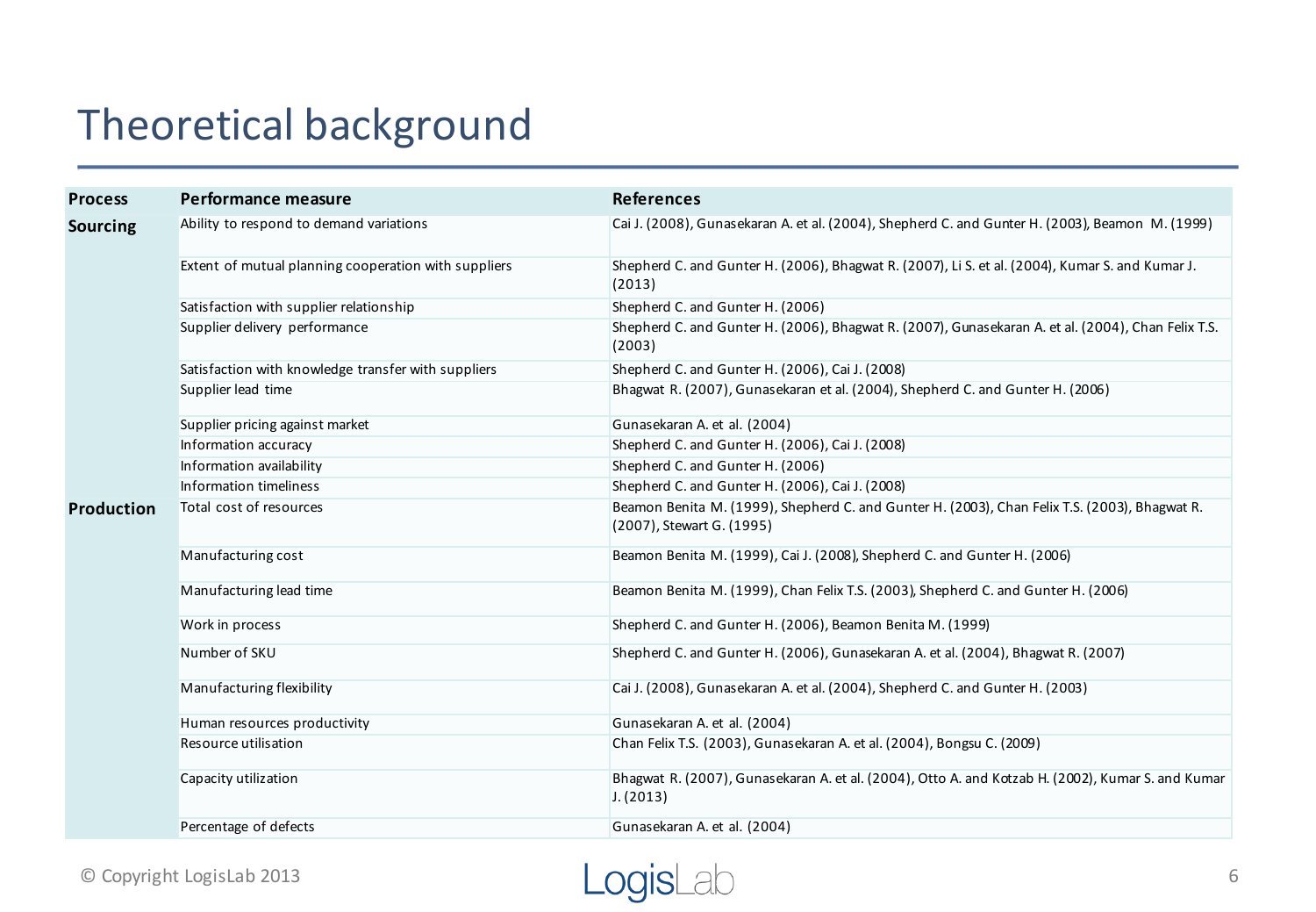| <b>Process</b>      | Performance measure             | <b>References</b>                                                                                                                                                                             |
|---------------------|---------------------------------|-----------------------------------------------------------------------------------------------------------------------------------------------------------------------------------------------|
| <b>Distribution</b> | Inventory cost                  | Shepherd C. and Gunter H. (2003), Cai J. (2008), Beamon Benita M. (1999), Bhagwat R. (2007), Chan Felix T.S. (2003), Otto A. e<br>Kotzab H. (2002), Stewart G. (1995)                         |
|                     | Inventory obsolescence          | Beamon Benita M. (1999), Shepherd C. and Gunter H. (2003), Bongsug C. (2009)                                                                                                                  |
|                     | Inventory turnover ratio        | Lapide L. (1999), Shepherd C. and Gunter H. (2006), Otto A. and Kotzab H. (2002), Schiraldi M. and Battista C. (2013),<br>Papakiriakopolous D. et al. (2010)                                  |
|                     | Total cost of distribution      | Beamon Benita M. (1999), Cai J. (2008), Chan Felix T.S. (2003), Gunasekaran A. et al. (2004), Shepherd C. and Gunter H. (2006),<br>Kumar S. and Kumar J. (2013), Otto A. and Kotzab H. (2002) |
|                     | Customer response time          | Beamon Benita M. (1999), Chan Felix T.S. (2003), Shepherd C. and Gunter H. (2006), Bhagwat R. (2007), Cai J (2008), Gunasekaran<br>et al. (2004), Kumar S. and Kumar J. (2013)                |
|                     | Number of on-time deliveries    | Chan Felix T.S. (2003), Shepherd C. and Gunter H. (2006), Beamon Benita M. (1999), De Felice F. and Petrillo A. (2013), Lapide L.<br>(1999), Bongsu C. (2009)                                 |
|                     | Delivery Lead Time              | Shepherd C. and Gunter H. (2006), Gunasekaran A. et al. (2004)                                                                                                                                |
|                     | Percentage of urgent deliveries | Gunasekaran A. et al. (2004), Bhagwat R. (2007)                                                                                                                                               |
|                     | Number of shipping errors       | Bhagwat R. (2007), Chan Felix T.S. (2003), Shepherd C. and Gunter H. (2006)                                                                                                                   |
|                     | Logistics efficiency            | Cai J. (2008)                                                                                                                                                                                 |
|                     | Compliance of delivered goods   | Beamon Benita M. (1999)                                                                                                                                                                       |
|                     | Logistics Flexibility           | Cai J. (2008), Beamon Benita M. (1999), Chan Felix T.S. (2003), Gunasekaran A. and al. (2004), Shepherd C. and Gunter H. (2006)                                                               |

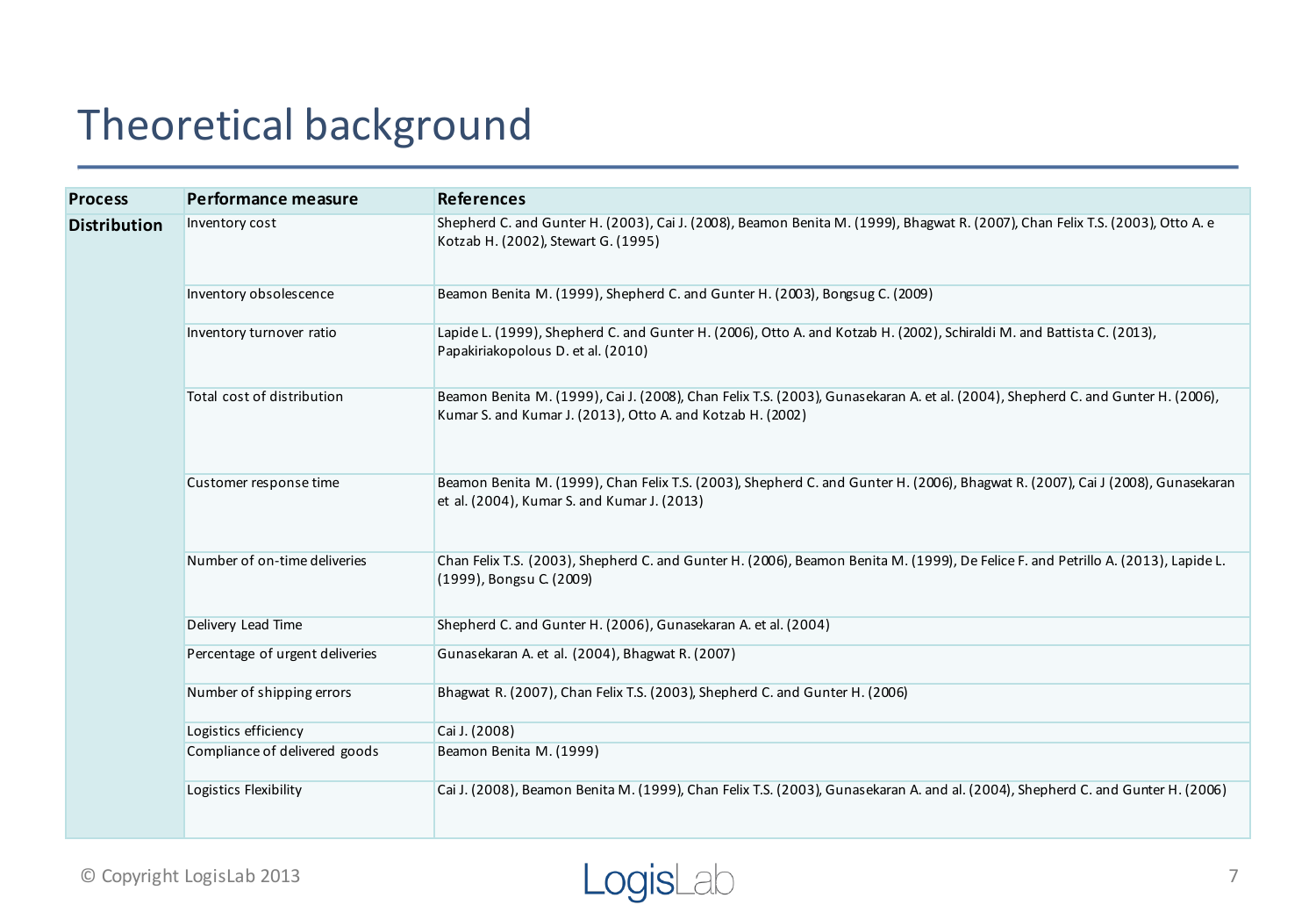| <b>Process</b> | Performance measure                                             | <b>References</b>                                                                                                                                                                                                               |  |  |
|----------------|-----------------------------------------------------------------|---------------------------------------------------------------------------------------------------------------------------------------------------------------------------------------------------------------------------------|--|--|
| Retail         | <b>Sales</b>                                                    | Beamon Benita M. (1999), Cai J. (2008), Mattila H. (2002), Moore and<br>Fairhust (2003), Shepherd C. and Gunter H. (2006)                                                                                                       |  |  |
|                | Number of stockout                                              | Beamon Benita M. (1999), Cai J. (2008), Chan Felix T.S. (2003), Shepherd C.<br>and Gunter H. (2006), Otto A. Kotzab H. (2002)                                                                                                   |  |  |
|                | Number of backorder                                             | Beamon Benita M. (1999), Shepherd C. and Gunter H. (2006)                                                                                                                                                                       |  |  |
|                | Number of lost sales                                            | Mattila H. (2002)                                                                                                                                                                                                               |  |  |
|                | Customer satisfaction                                           | Beamon Benita M. (1999), Shepherd C. and Gunter H. (2006), Lapide L.<br>(1999), Li S. et al. (2004), Otto A. and Kotzab H. (2002), Kumar S. and Kumar<br>J. (2013), Chan Felix T.S. (2003), De Felice F. and Petrillo A. (2013) |  |  |
|                | Extent of mutual planning cooperation with retailers            | Brun A. and Castelli C. (2010)                                                                                                                                                                                                  |  |  |
|                | Product substitute percentage                                   | Mattila H. (2002)                                                                                                                                                                                                               |  |  |
|                | Sell-through (%)                                                | Mattila H. (2002)                                                                                                                                                                                                               |  |  |
|                | Rate of sales in new products                                   | Cai J. (2008)                                                                                                                                                                                                                   |  |  |
|                | Level of customer perceived value of product                    | Shepherd C. and Gunter H. (2006), Gunasekaran A. et al. (2004), Bhagwat R.<br>(2007), Kumar S. and Kumar J. (2013)                                                                                                              |  |  |
|                | Flexibility of service system to meet particular customer needs | Bhagwat R. (2007), Shepherd C. and Gunter H. (2006), Kumar S. and Kumar J.<br>(2013)                                                                                                                                            |  |  |

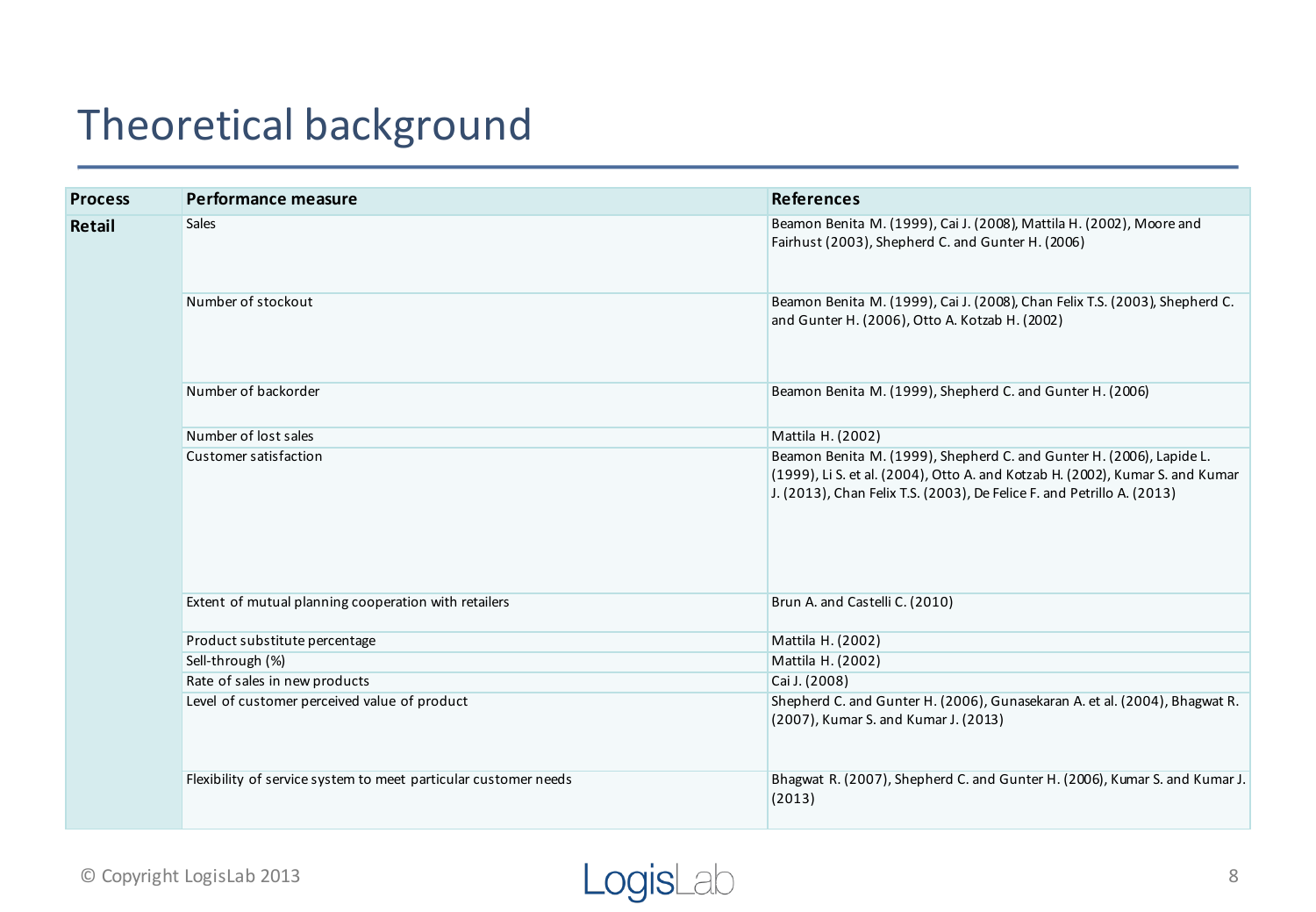| <b>Process</b> | Performance measure                          | <b>References</b>                                                                                                                                                                   |
|----------------|----------------------------------------------|-------------------------------------------------------------------------------------------------------------------------------------------------------------------------------------|
| Governance     | Accuracy of forecasting techniques           | Bhagwat R. (2007), Lapide L. (1999), Shepherd C. and Gunter<br>H. (2006), Bongsu C. (2009), Papakiriakopoulos D. et al.<br>(2010), Gunasekaran A. et al. (2004)                     |
|                | Forecasting volatility                       | Bongsu C. (2009)                                                                                                                                                                    |
|                | Total supply chain management cost           | Cai J. (2008), Chan Felix T.S. (2003), Lapide L. (1999),<br>Shepherd C. and Gunter H. (2006)                                                                                        |
|                | Number of new products launched              | Cai J. (2008), Chan Felix T.S. (2003), Shepherd C. and Gunter<br>H. (2006)                                                                                                          |
|                | Number of new supply chain technologies used | Chan Felix T.S. (2003)                                                                                                                                                              |
|                | <b>ROI</b>                                   | Beamon Benita M. (1999), Shepherd C. and Gunter H.<br>(2006), Bhagwat R. (2007), De Felice F. and Petrillo A. (2013),<br>Otto A. and Kotzab H. (2002), Kumar S. and Kumar J. (2013) |
|                | Profit                                       | Beamon Benita M. (1999), Cai J. (2008), Shepherd C. and<br>Gunter H. (2006), De Felice F. and Petrillo A. (2013),<br>Bhagwat R. (2007)                                              |
|                | Fill rate                                    | Beamon Benita M. (1999), Cai J. (2008), Chan Felix T.S.<br>(2003), Lapide L. (1999), Shepherd C. and Gunter H. (2006),<br>Kumar S. and Kumar J. (2013), Bongsu C. (2009)            |
|                | Ebit/ebitda                                  | De Felice F. and Petrillo A. (2013                                                                                                                                                  |
|                | Market share                                 | Shepherd C. and Gunter H. (2006), De Felice F. and Petrillo<br>A. (2013)                                                                                                            |
|                | Cash-to-cash cycle time                      | Bhagwat R. (2007), Lapide L. (1999), Kumar S. and Kumar J.<br>(2013), Bongsu C. (2009), Stewart G. (1995)                                                                           |

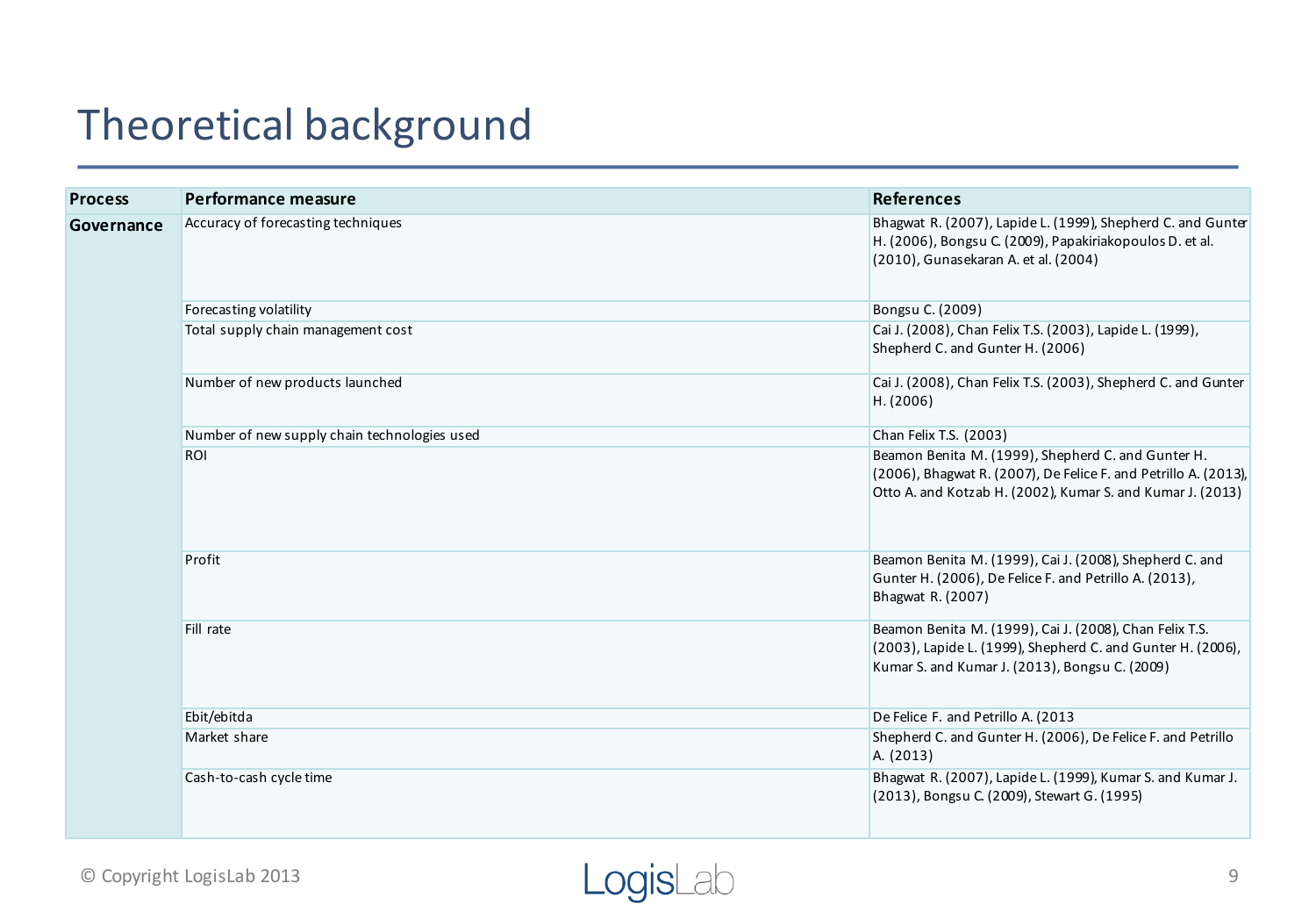### Research Questions

- **Objective** 
	- $-$  Investigate how companies belonging to different industries measure performance of their SC and manage the performance measurement process
- Research questions
	- $-$  RQ1: How companies are managing performance within the entire SC?
	- $-$  RQ2: What are the companies' features affecting their approach to performance measurement? And How?
	- $-$  RQ3: Which are the benefits and the drawbacks for companies when measuring performance?

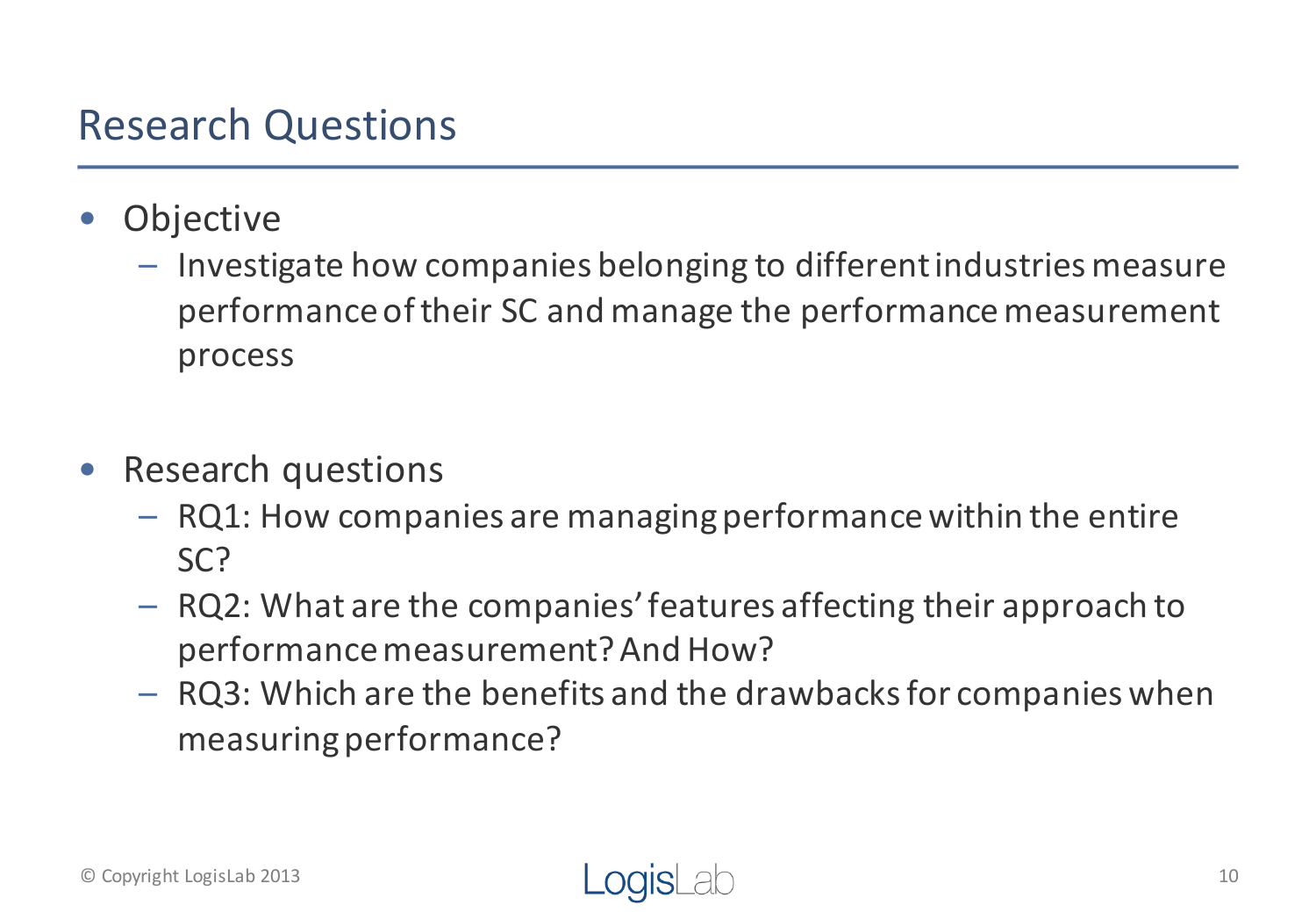### Methodology

- Fashion industry
	- Case study analysis
- Manufacturing industry
	- $-$  Literature review
- Food industry
	- Case study analysis

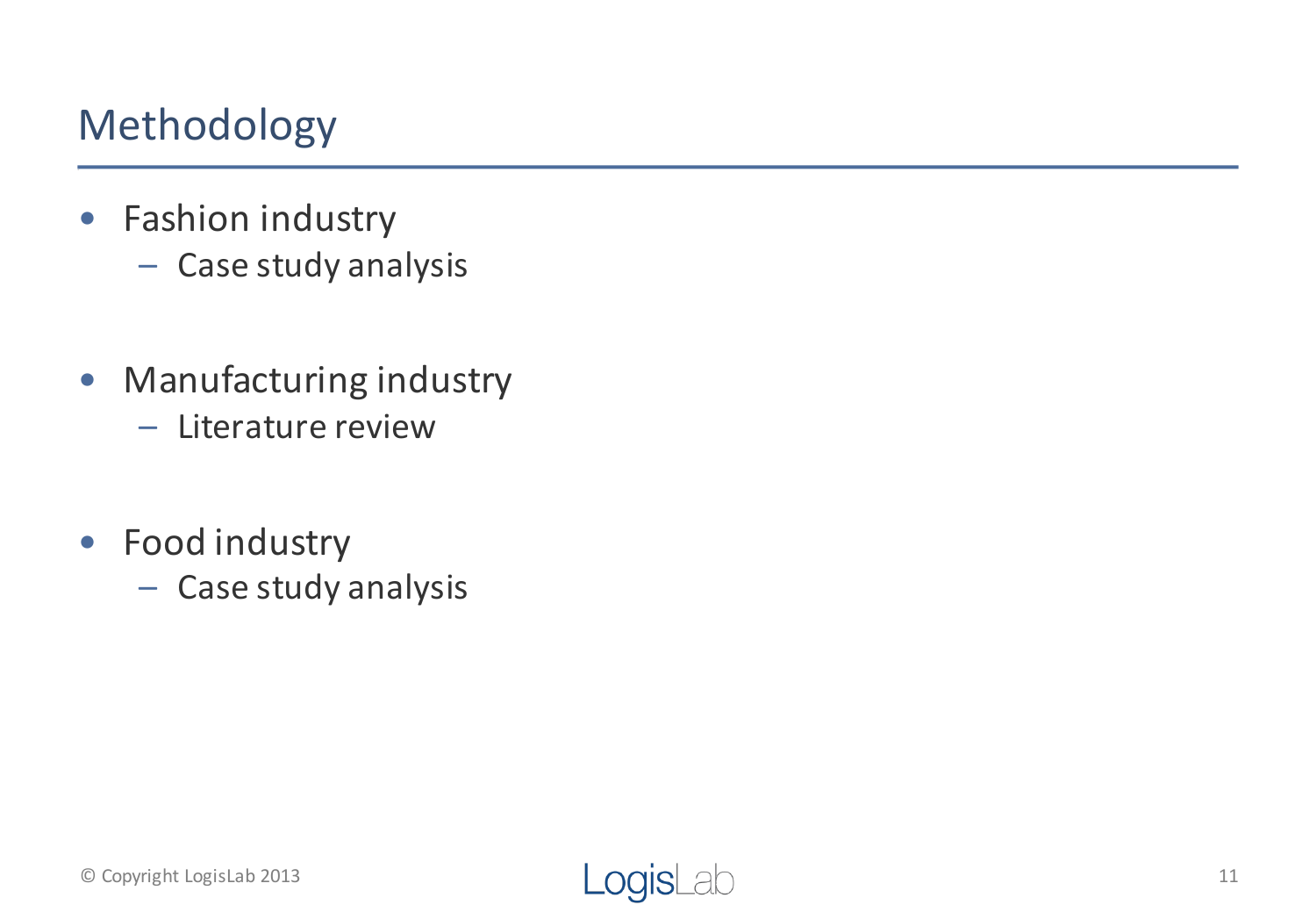# Methodology (Fashion industry)

- Multiple case study research
	- 7 cases
	- Questionnaire design
		- Section 1: general information
		- Section 2: KPIs
		- Section 3: benefits and drawbacks
- CSFs:
	- Product quality
	- Timeliness
	- Innovation

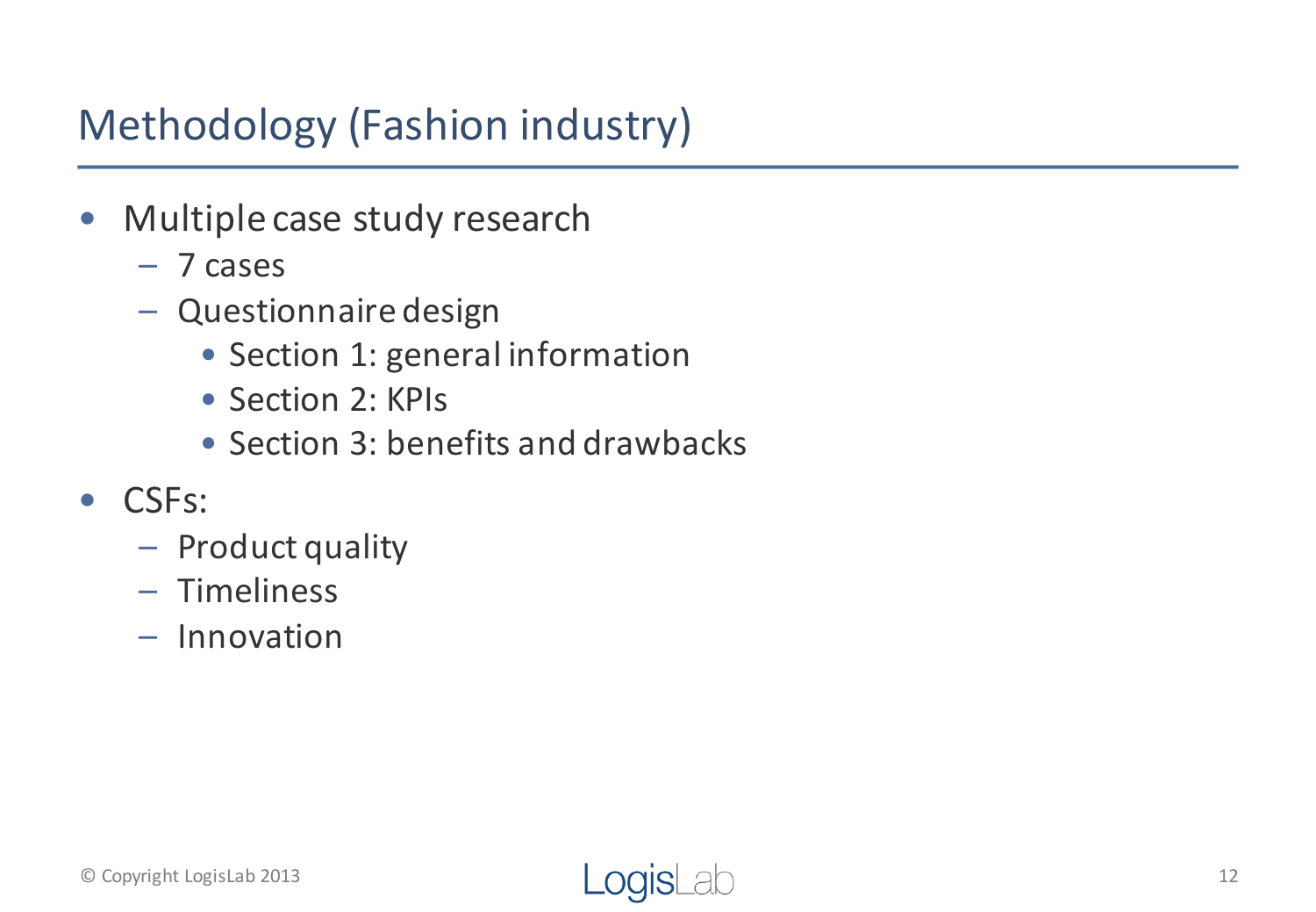# Methodology (Fashion industry)

#### • Sample's features

| <b>Cases</b> | <b>Main</b><br>product | <b>Turnover</b><br>(Million $\epsilon$ ) | <b>N° SKU</b> | <b>Fashion Market In-house</b><br>Segment | activities                       | Interviewees'<br>role     |
|--------------|------------------------|------------------------------------------|---------------|-------------------------------------------|----------------------------------|---------------------------|
| Case 1       | Apparel                | 250                                      | >1000         | <b>Diffusion</b>                          | Purchase,<br><b>Distribution</b> | <b>CIO</b>                |
| Case 2       | Apparel                | 130                                      | 500-1000      | <b>Diffusion</b>                          | Purchase,<br><b>Distribution</b> | CIO, CFO, COO             |
| Case 3       | Apparel                | 90                                       | 500-1000      | Luxury                                    | All                              | <b>COO</b>                |
| Case 4       | Apparel                | 143                                      | 500-1000      | Luxury                                    | <b>Distribution</b>              | <b>Buyer</b>              |
| Case 5       | Apparel                | 10                                       | 100           | <b>Diffusion</b>                          | All<br>production                | but CFO, CIO              |
| Case 6       | Apparel                | $\overline{2}$                           | $<$ 100       | <b>Diffusion</b>                          | Purchase,<br><b>Distribution</b> | <b>COO</b>                |
| Case 7       | Leather<br>goods       | 700                                      | 500-1000      | Luxury                                    | All                              | Logistic<br>Director, CIO |

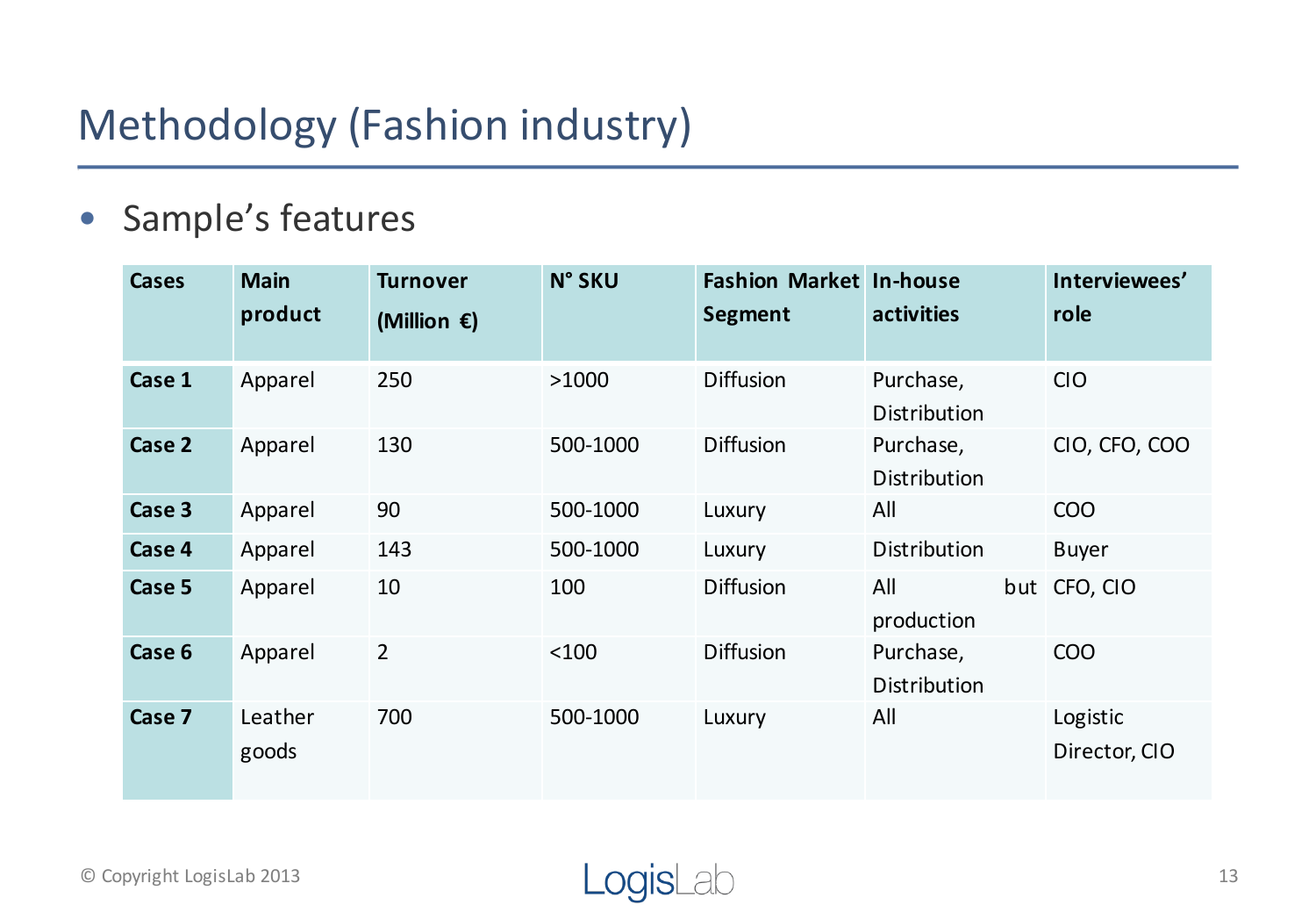# Methodology (Manufacturing industry)

- Literature analysis of manufacturing case studies
	- 5 manufacturing companies
	- Big companies
- CSFs:
	- Product quality
	- Competitiveness
	- Innovation

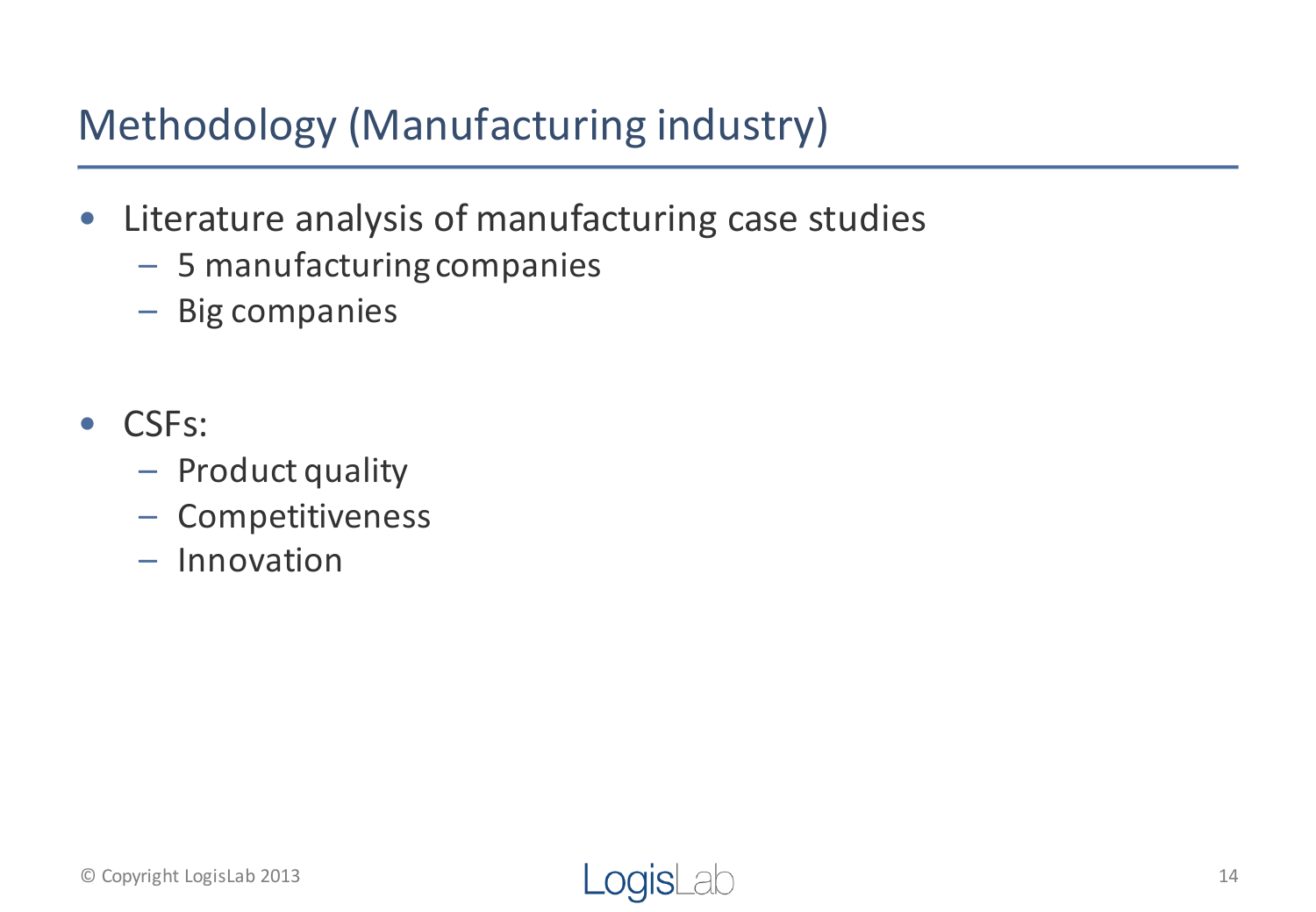# Methodology (Food industry)

- Multiple case study research
	- 8 cases
	- Questionnaire design
		- Section 1: general information
		- Section 2: KPIs
		- Section 3: strategies
		- Section 4: drawbacks and future directions
- CSFs:
	- Product quality
	- $-$  Product traceability
	- Time to Market
	- Cost Reduction
	- Nutritional issues

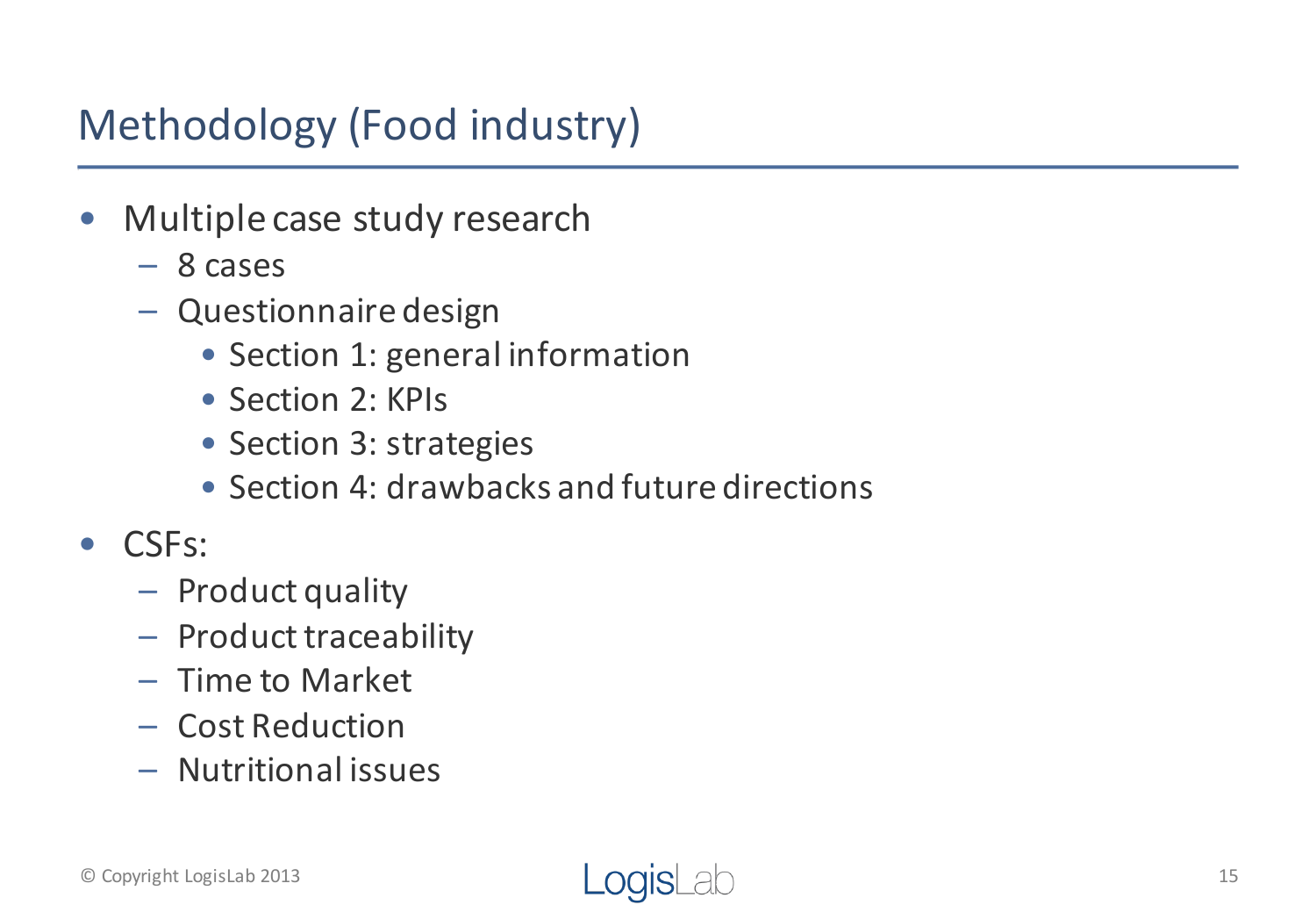### Methodology (Fashion industry)

#### • Sample's features

| <b>Cases</b> | <b>Turnover</b><br>(Million $\epsilon$ ) | N° of employees | <b>N° SKU</b>       | In-house activities | Interviewees' role           |  |
|--------------|------------------------------------------|-----------------|---------------------|---------------------|------------------------------|--|
| Case 1       | 500                                      | 500             | Distribution<br>120 |                     | CIO                          |  |
| Case 2       | 120                                      | 200             | 96                  | Distribution        | CIO, CFO, COO                |  |
| Case 3       | 500                                      | >1000           | 2500                | All                 | COO                          |  |
| Case 4       | 1000                                     | 500             | 600                 | All                 | Buyer                        |  |
| Case 5       | 240                                      | 300             | 110                 | All                 | CFO, CIO                     |  |
| Case 6       | 2000                                     | >7000           | 10000               | All but Production  | COO                          |  |
| Case 7       | $10\,$                                   | $<$ 100 $\,$    | $\overline{3}$      | All but Production  | Director,<br>Logistic<br>CIO |  |
| Case 8       | $\mathfrak{Z}$                           | $<$ 100 $\,$    | 50                  | All                 | COO                          |  |

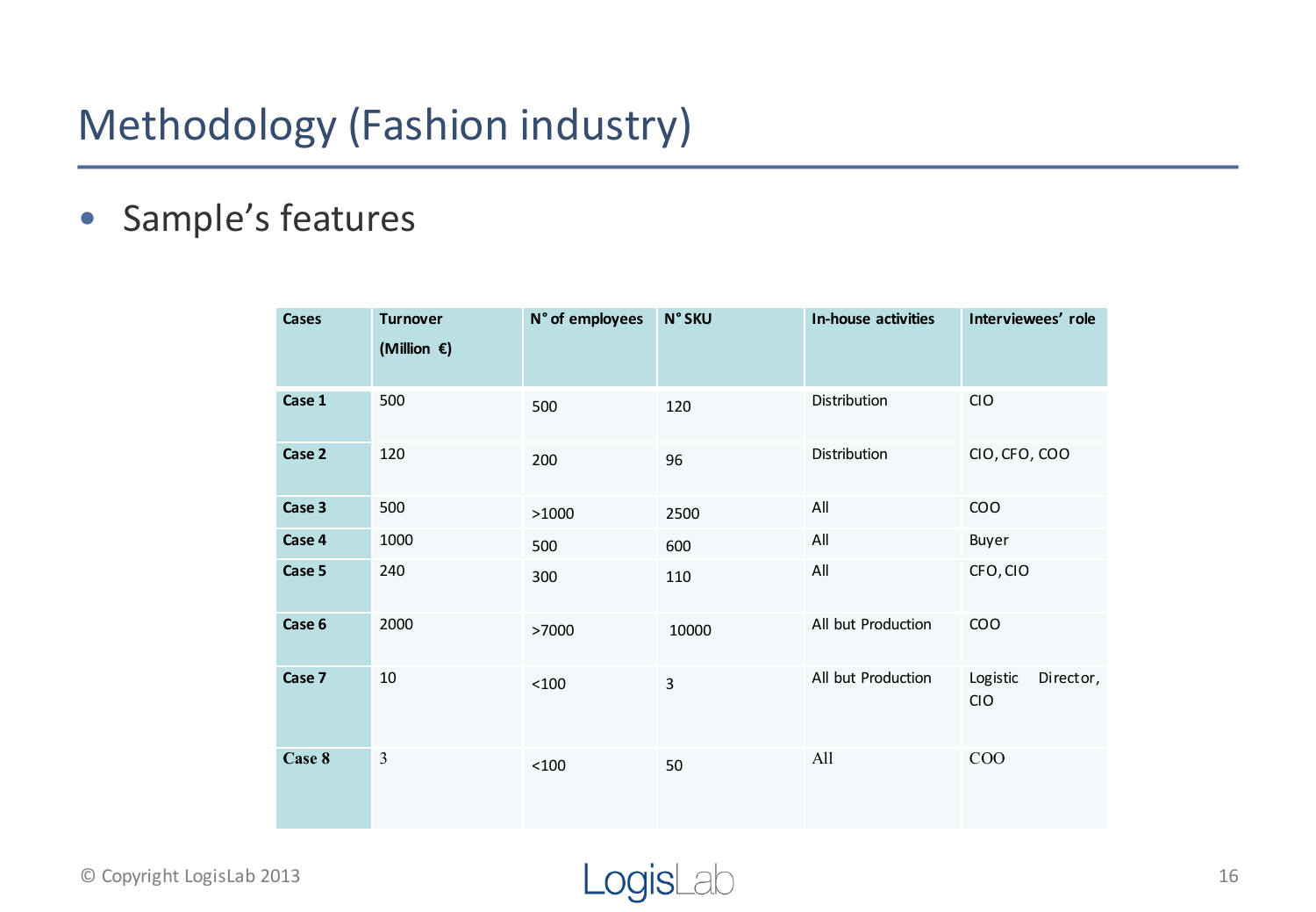# Findings - RQ1 (Fashion industry)

| <b>Cases</b> | <b>Macro process</b>               | <b>Main KPIs</b>                                                                                                                                                                                                                                                           | <b>Involved BU</b>                                       |
|--------------|------------------------------------|----------------------------------------------------------------------------------------------------------------------------------------------------------------------------------------------------------------------------------------------------------------------------|----------------------------------------------------------|
| Case 1       | Distribution<br>Retail             | Inventory costs, inventory obsolescence, delivery lead time<br>and costs of distribution<br>Sales, number of stockout, lost sales and sell-through                                                                                                                         | Purchase<br>Merchandising                                |
| Case 2       | Sourcing<br>Distribution<br>Retail | Supplier lead time, information accuracy, supplier pricing<br>against market and satisfaction with supplier relationship<br>Inventory cost, costs of distribution, delivery lead time,<br>logistics flexibility<br>Sales, number of backorder, lost sales and sell through | Purchase<br>Merchandising                                |
| Case 3       | Governance<br>Retail               | Satisfaction with supplier relationship, satisfaction with<br>knowledge transfer with suppliers<br>Customer response time, level of customer perceived value<br>of product                                                                                                 | Purchase<br>Merchandising<br>Retail                      |
| Case 4       | Distribution                       | Inventory costs, inventory obsolescence, inventory turnover<br>ratio, costs of distribution, ROI, sell-through and sales<br>Web marketing indicators (time spent on the website,<br>number of visited web-pages, click rate and transaction rate)                          | Purchase<br>Marketing                                    |
| Case 5       | Governance<br>Retail               | ROI, profit, fill rate, cash to cash cycle time, market share,<br>manufacturing costs, sales, sell-through, number of new<br>products launched                                                                                                                             | Finance                                                  |
| Case 6       | Governance                         | Profit, Ebit, market share, cash-to-cash cycle time, supply<br>chain management cost, sales, number of new products<br>launched and warehouse cost per unit shipped                                                                                                        | Merchandising<br>Finance                                 |
| Case 7       | Production<br>Distribution         | Capacity utilization, manufacturing costs, cost of resources,<br>manufacturing lead time and percentage of defects                                                                                                                                                         | Purchase<br>Production, Planning & Control<br>Operations |

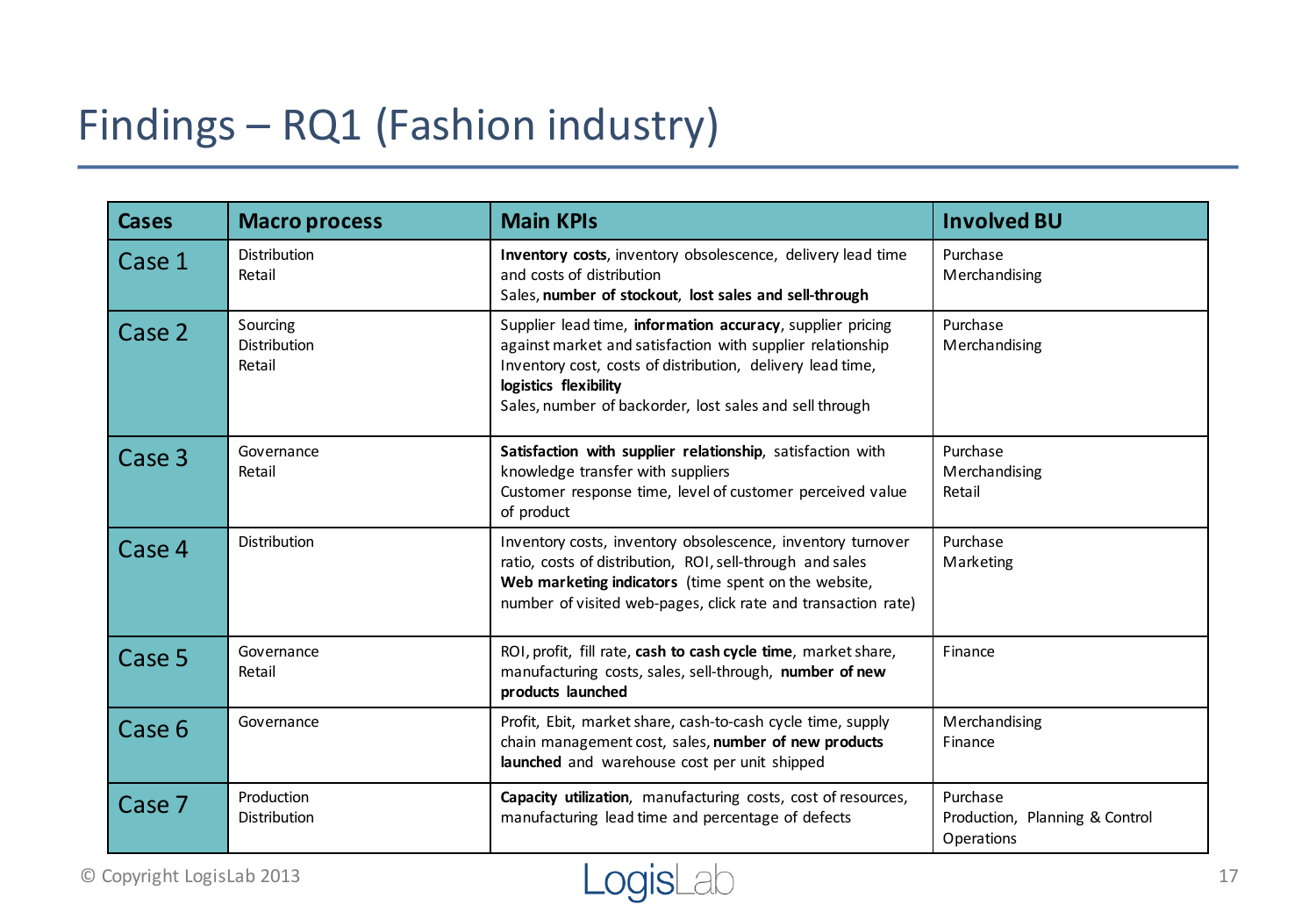# Findings - RQ1 (Manufacturing industry)

| <b>Cases</b> | <b>Main KPIs</b>                                                                                   |
|--------------|----------------------------------------------------------------------------------------------------|
| Case 1       | Market share, ROI, ROE, Productivity, Manufacturing flexibility, number of patents                 |
| Case 2       | ROI, ROE, Cost efficiency, Product Quality level, Capability to improve manufacturing<br>processes |
| Case 3       | Cash turnover ratio, ROI, Number of patents                                                        |
| Case 4       | Cash turnover ratio, ROI, Number of patents                                                        |
| Case 5       | Market share, ROI, ROE, Manufacturing flexibility                                                  |

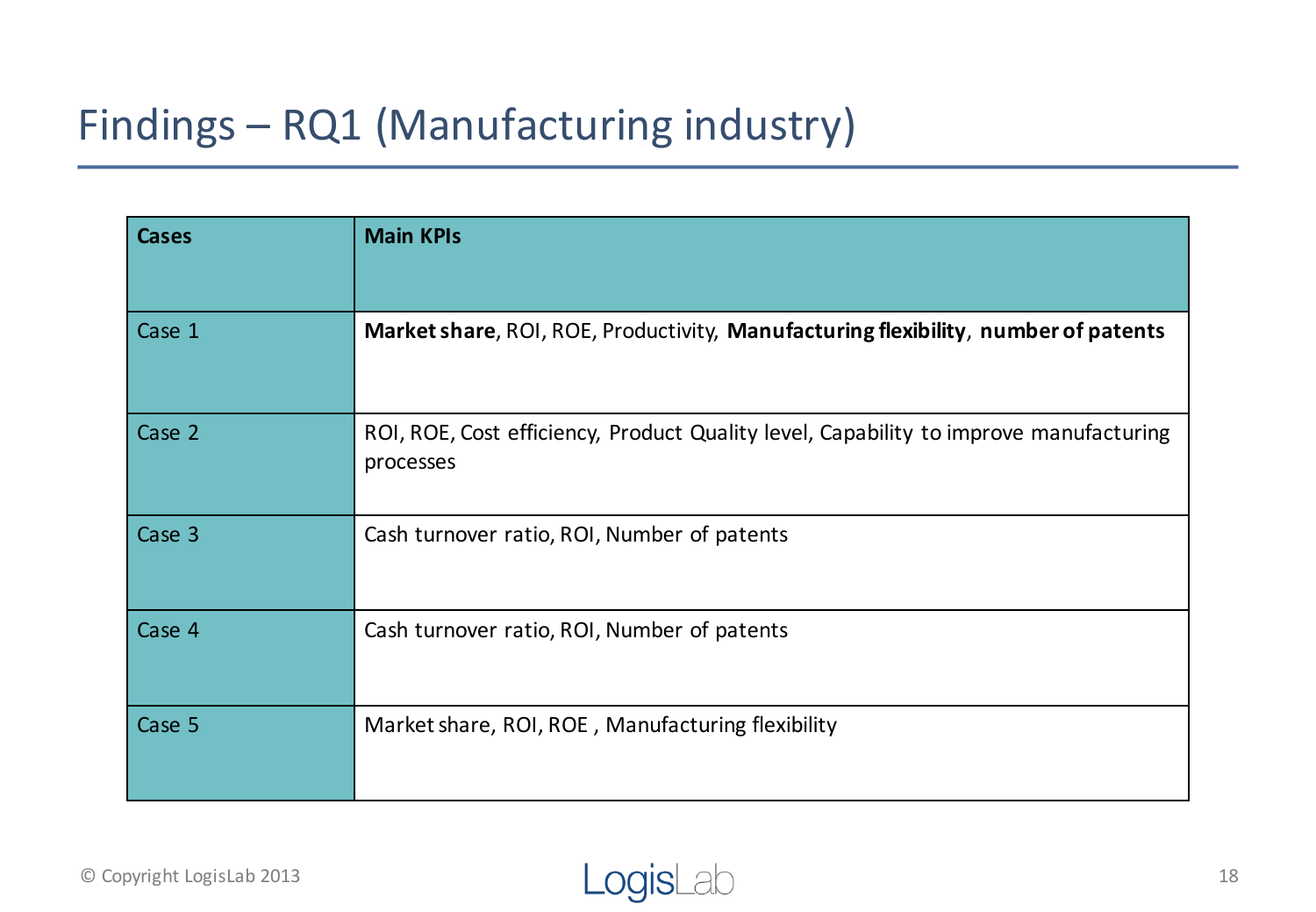# Findings - RQ1 (Food industry)

| <b>Macro process</b> | <b>KPI</b>                     |
|----------------------|--------------------------------|
| Sourcing             | <b>Traceability</b>            |
|                      | Suppliers delivery performance |
|                      | Supplier LT                    |
| Production           | HR and material costs          |
|                      | Production LT                  |
|                      | Capacity utilization           |
| Distribution         | Customer response time         |
|                      | Distribution LT                |
| Retail               | Sales                          |
|                      | Perceived value of product     |
|                      | <b>Customer satisfaction</b>   |
| Governance           | <b>Forecasting accuracy</b>    |
|                      | ROI                            |
|                      | Profit                         |
|                      | <b>SC visibility</b>           |

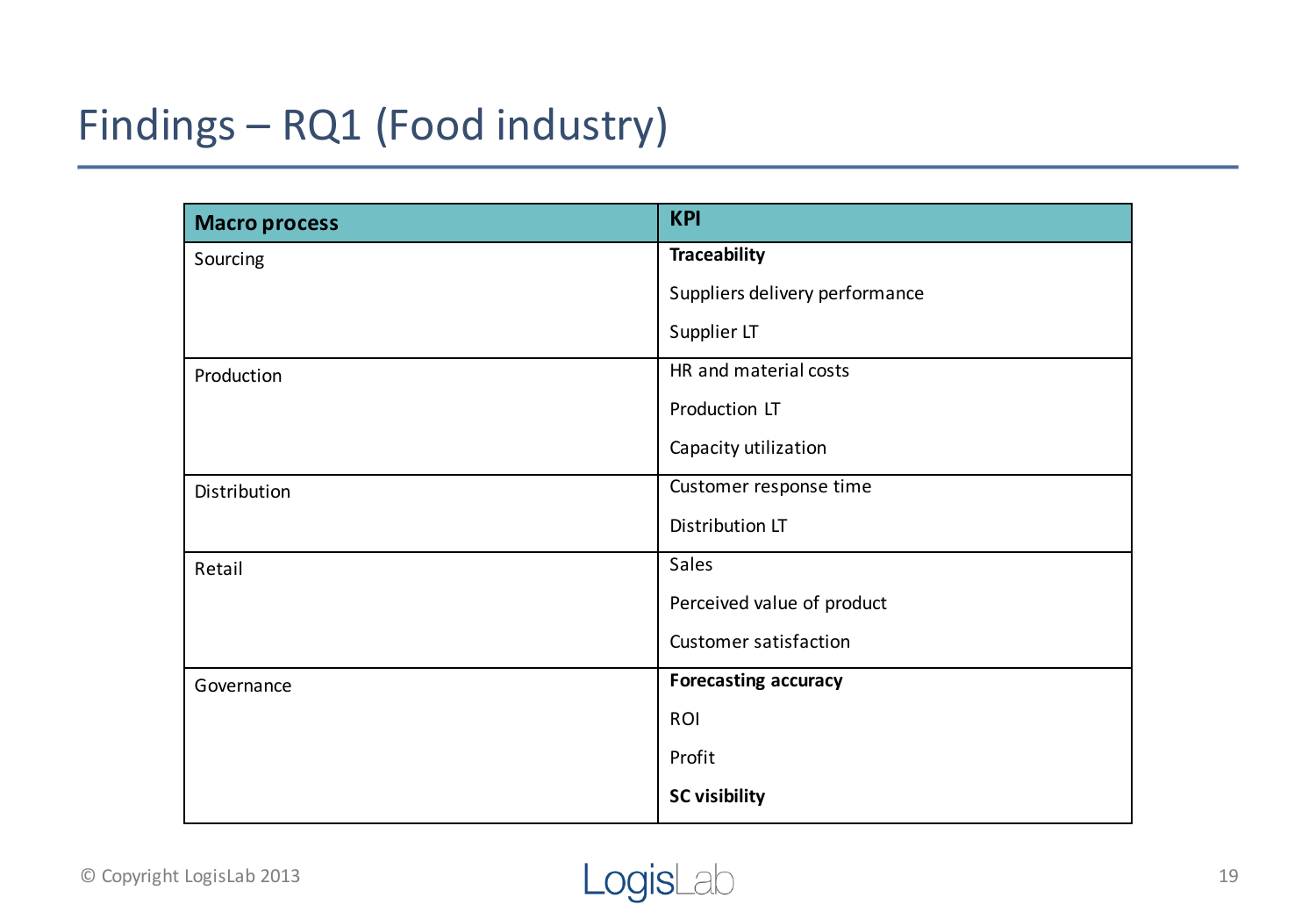### Findings - RQ2

| <b>Approaches to PM</b> |                                                             |                      |  |                                                                          |  |                   |  |  |
|-------------------------|-------------------------------------------------------------|----------------------|--|--------------------------------------------------------------------------|--|-------------------|--|--|
|                         |                                                             |                      |  |                                                                          |  |                   |  |  |
| Financial               |                                                             | Productive           |  |                                                                          |  | <b>Behavioral</b> |  |  |
| • Economic results      |                                                             | • Productive results |  | • Relationships<br>company/supplier/customer                             |  |                   |  |  |
|                         | <b>Distribution</b><br>• Control on distribution<br>channel |                      |  | <b>Holistic</b><br>. Control on the entire set of<br><b>SC</b> processes |  |                   |  |  |

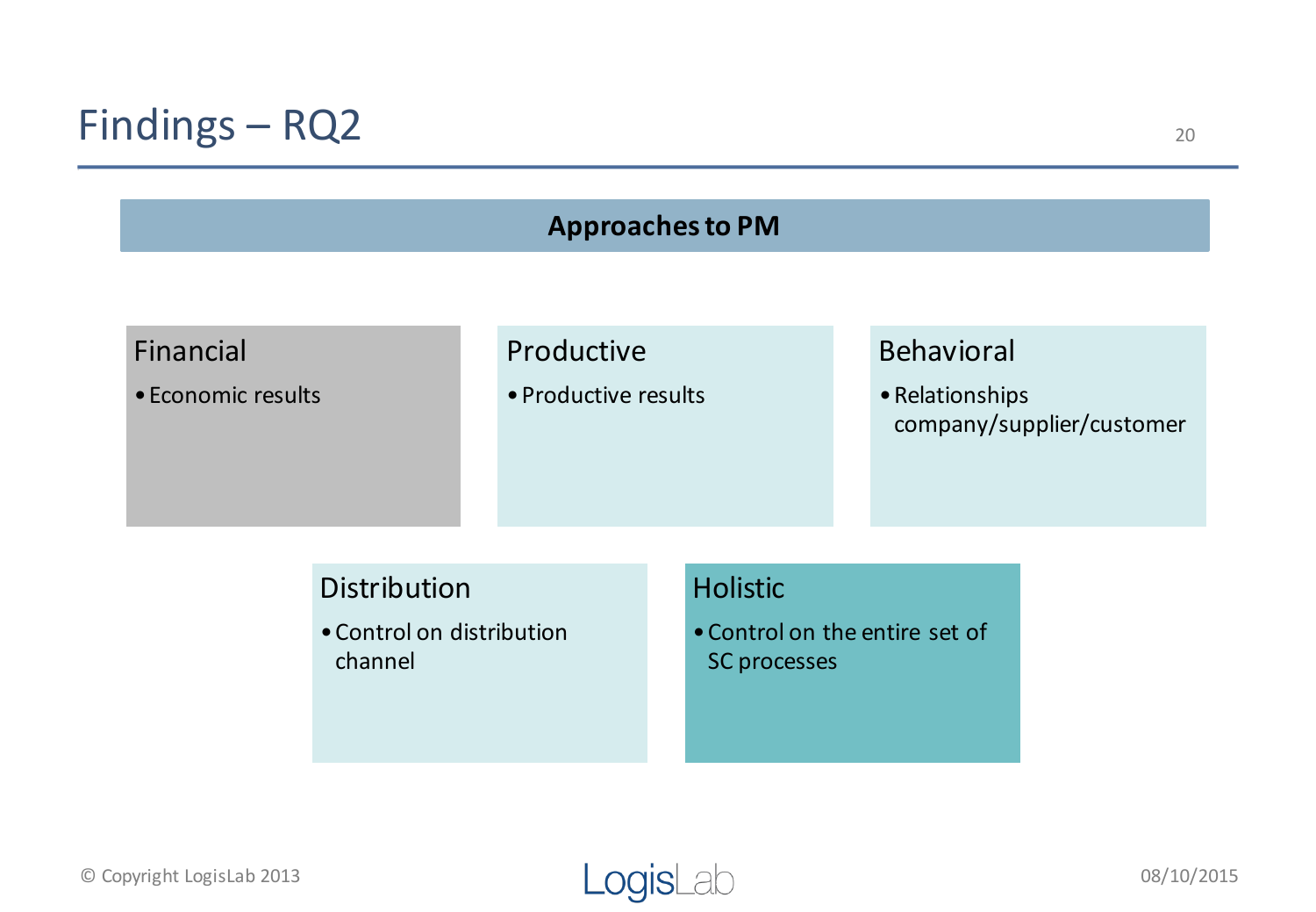### Findings - RQ2 (Fashion industry)



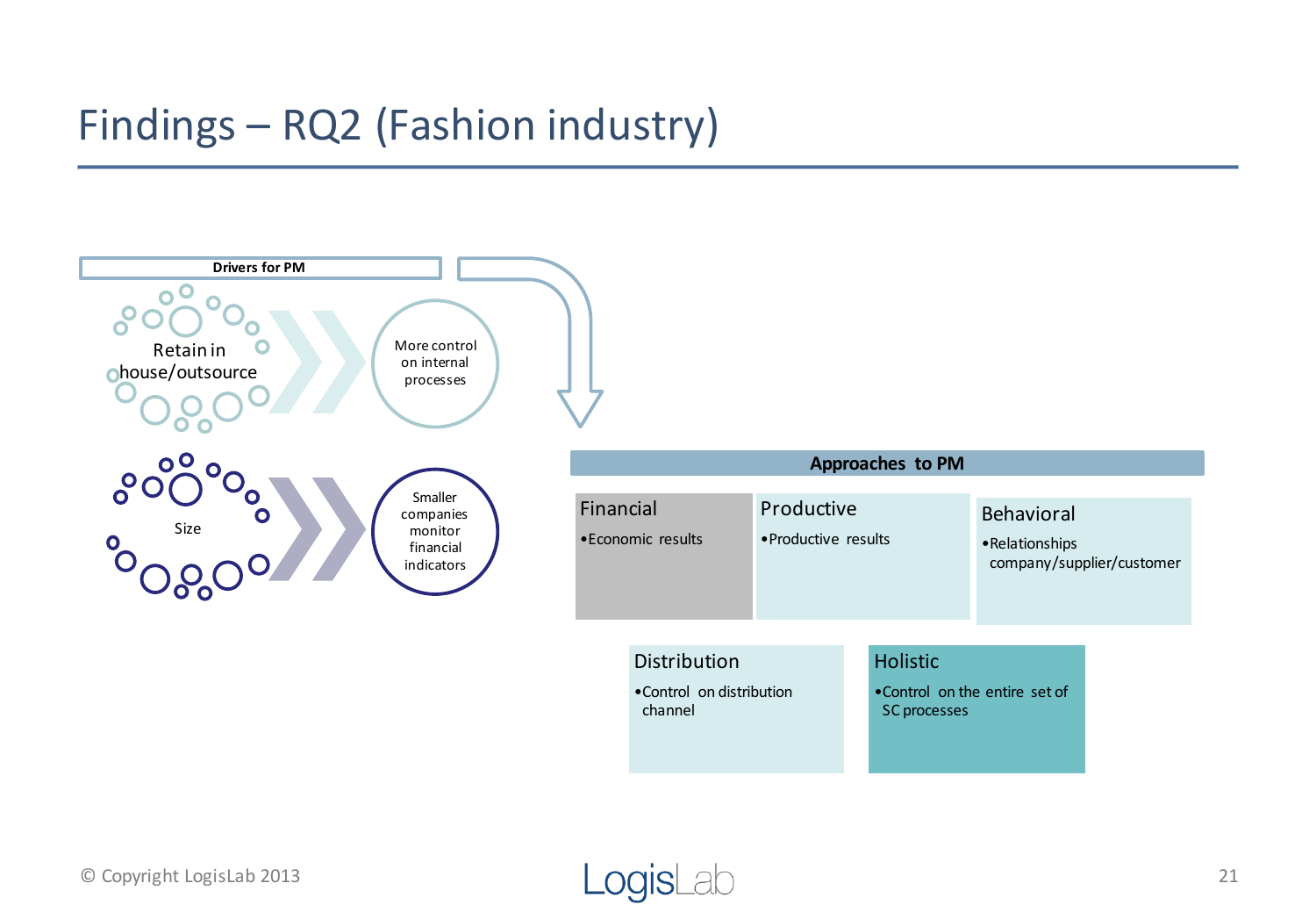# Findings – RQ2 (Fashion industry)

- Smaller companies monitor only financial KPIs, disregarding the activity they perform in-house
- Big companies have different approaches influenced by the activity they perform inhouse
- One company uses an holistic approach, whichever the value of the drivers. Why?

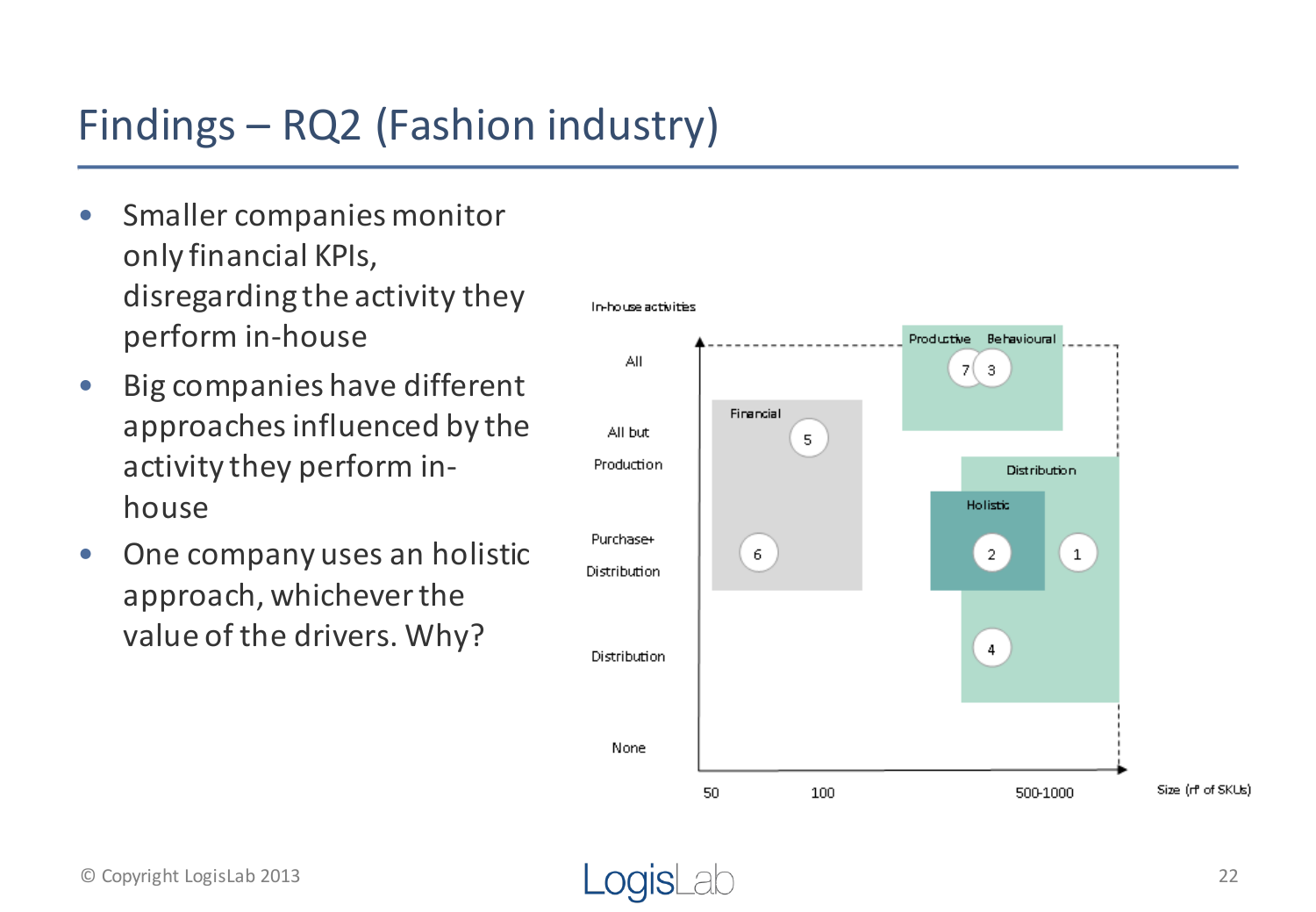# Findings - RQ2 (Manufacturing industry)

- Importance of:
	- Financial performances
		- Market share
	- $-$  Manufacturing capabilities
		- Cost efficiency
		- Productivity

| <b>Approaches to PM</b>         |                                                      |                                           |  |                                                                   |  |  |  |
|---------------------------------|------------------------------------------------------|-------------------------------------------|--|-------------------------------------------------------------------|--|--|--|
| Financial<br>• Economic results |                                                      | Productive<br><b>• Productive results</b> |  | <b>Behavioral</b><br>• Relationships<br>company/supplier/customer |  |  |  |
|                                 | Distribution<br>• Control on distribution<br>channel |                                           |  | <b>Holistic</b><br>•Control on the entire set of SC<br>processes  |  |  |  |

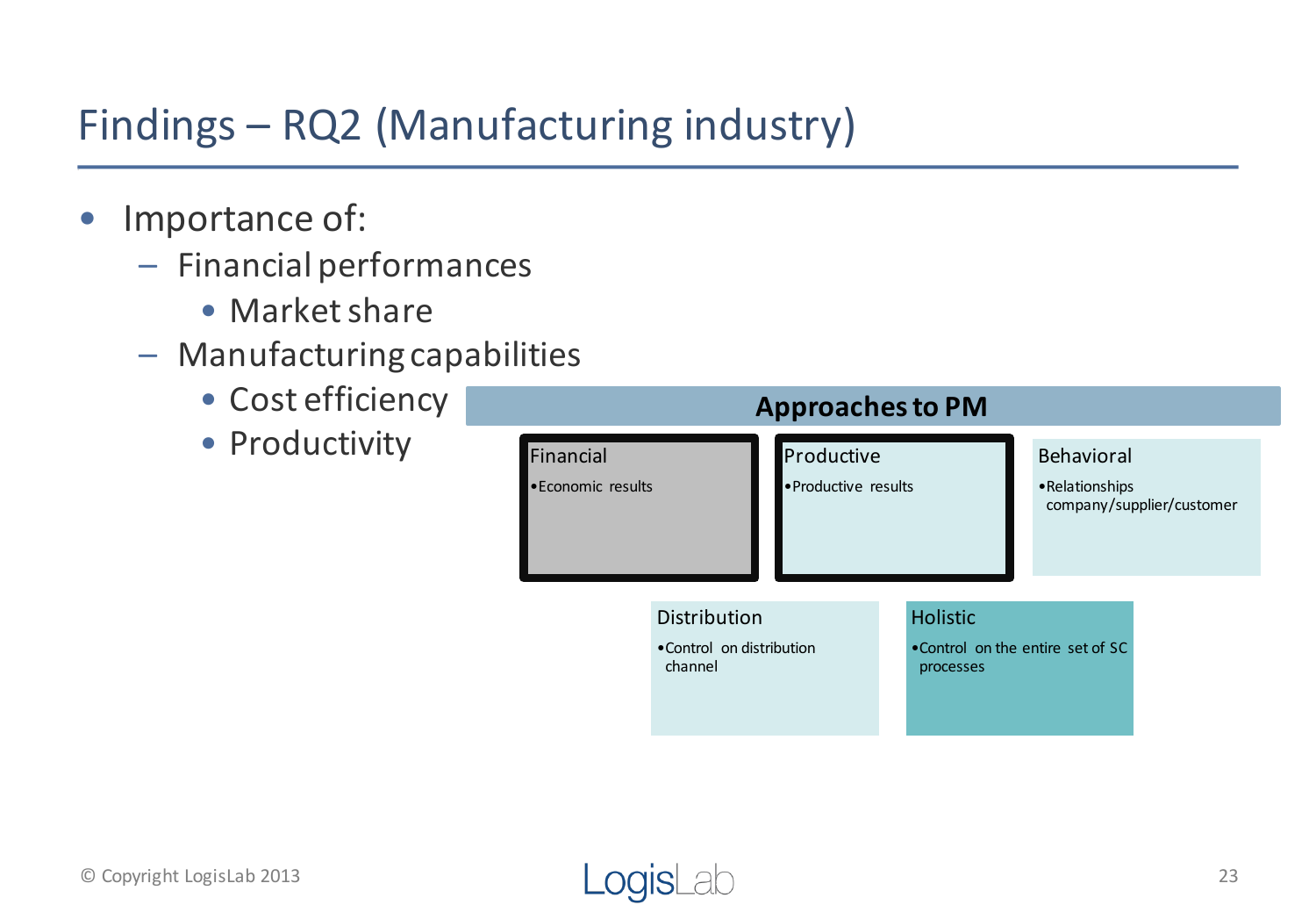# Findings - RQ2 (Food industry)

- Importance of:
	- Sourcing/Distribution performances
	- Financial results



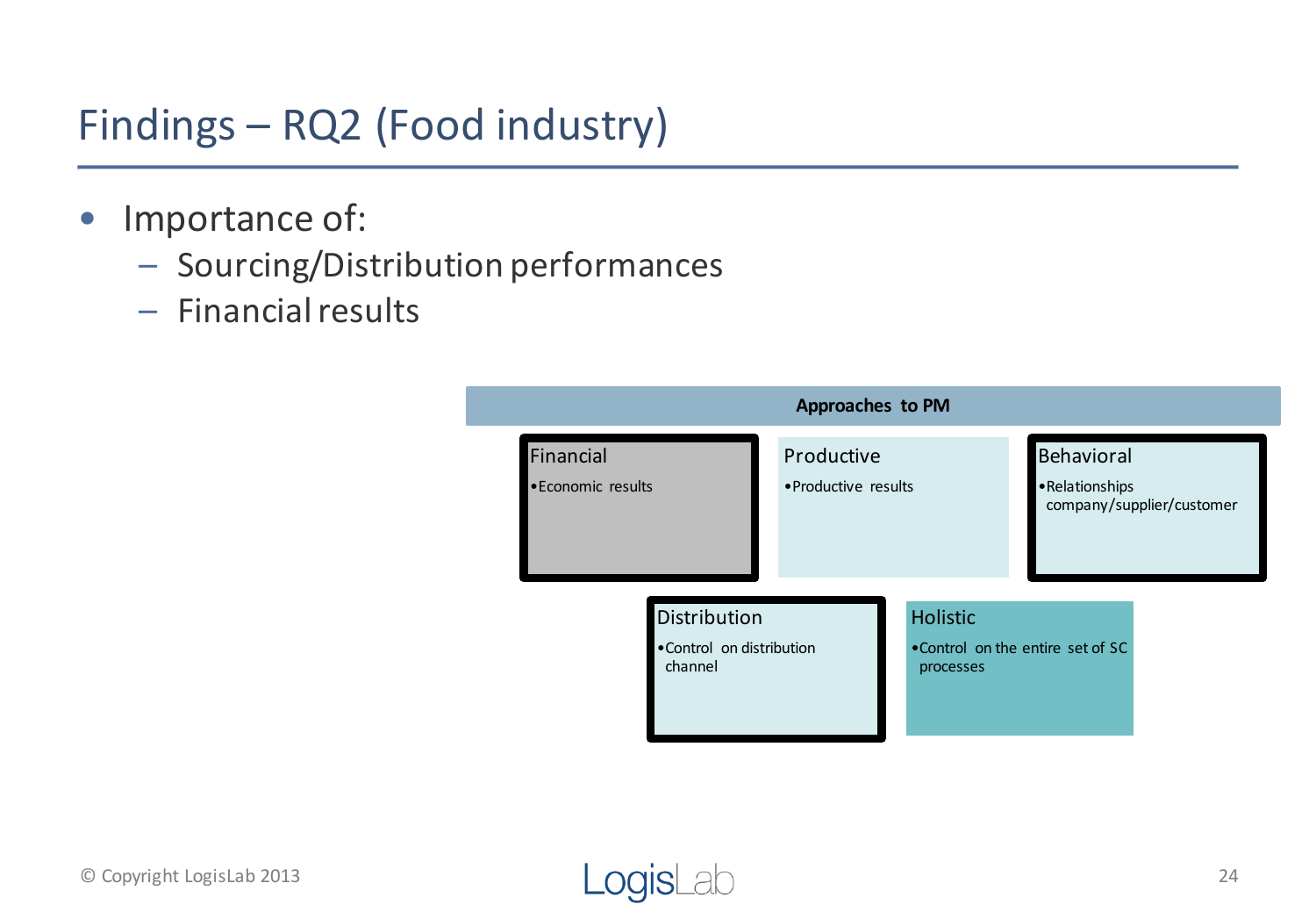### Findings  $-$  RQ3

- Benefits and drawbacks when measuring performance
	- $\uparrow$  The alignment of process management with strategic goals
	- $\uparrow$  The support to complexity management within SC
	- $\uparrow$  The identification of improvement areas within SC
	- $\downarrow$  Lack of the organizational and cultural attitude to measure performances
	- $\downarrow$  Issues in identifying criteria to select indicators for disagreement in BUs
	- $\downarrow$  Issues in identifying indicators representing long-term objectives
	- $\downarrow$  Issues in updating the indicators whenever the economic environment change
	- $\downarrow$  Computer systems issues occurring during implementation of the measures

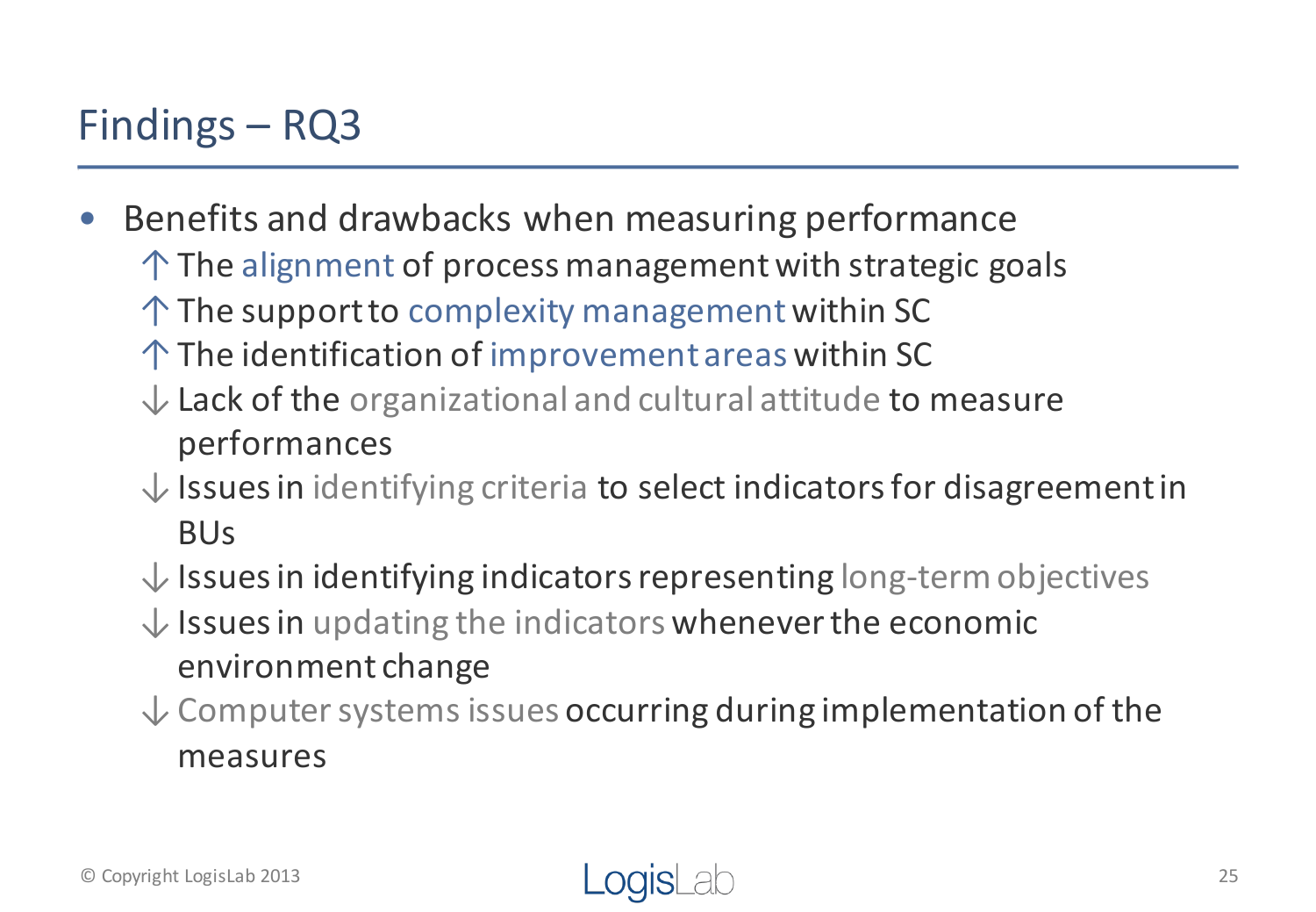### Conclusion and further developments

- The proposed list of KPIs is exhaustive and representative of the SC requirements in terms of PM
- Quantitative measures exceed qualitative ones -> not used to support strategic decisions
- Industry specific CSFs and strategies lead to different drivers for PM and to different PM approaches

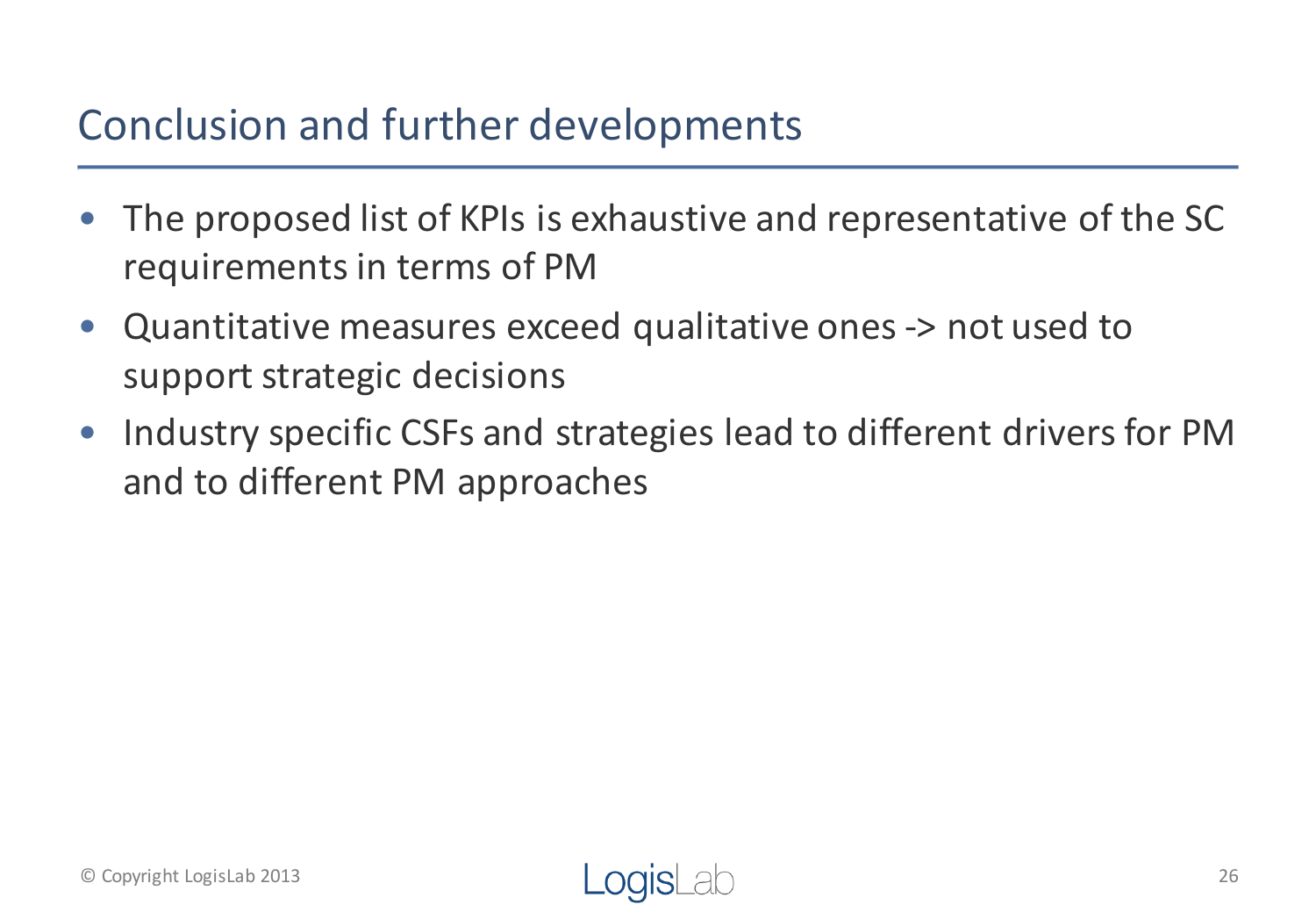# Conclusion and further developments

- **Future research directions** 
	- $-$  Fashion industry
		- Enlarge the sample
		- Role of ICTs supporting PM
		- Identification of other fashion-specific KPIs
		- Focus on Product Development KPIs
			- Number of manufactured items, prototype cost, sample cost, engineering cost, bulk production cost, number of fitting sessions, percentage of carry over
	- $-$  Manufacturing industry
		- Conduct case study research
		- Investigate the main drivers for PM
		- Validate the approaches to PM
	- Food industry
		- Enlarge the sample
		- Role of ICTs supporting PM
		- Identification of other food-specific KPIs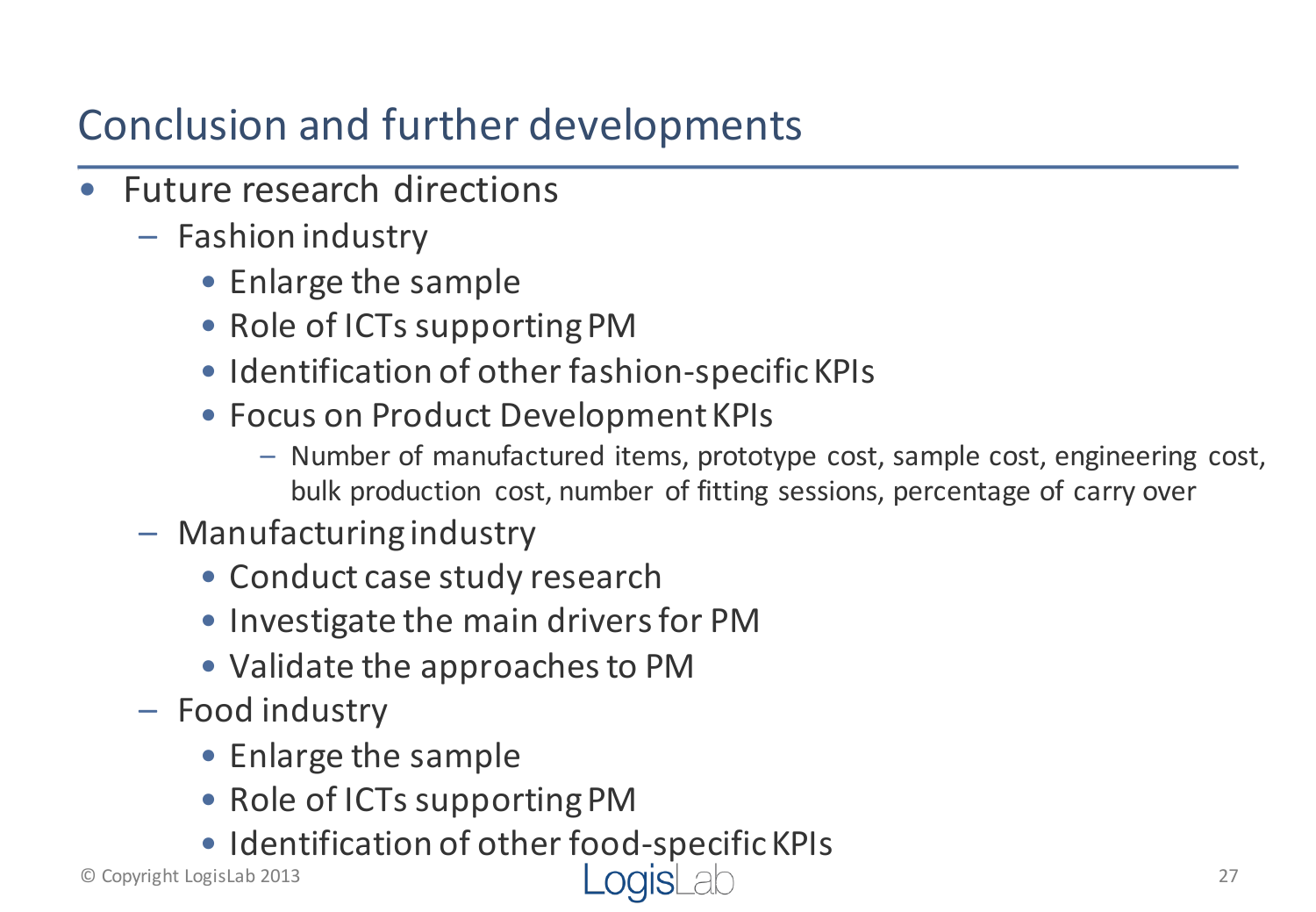### Conclusion and further developments